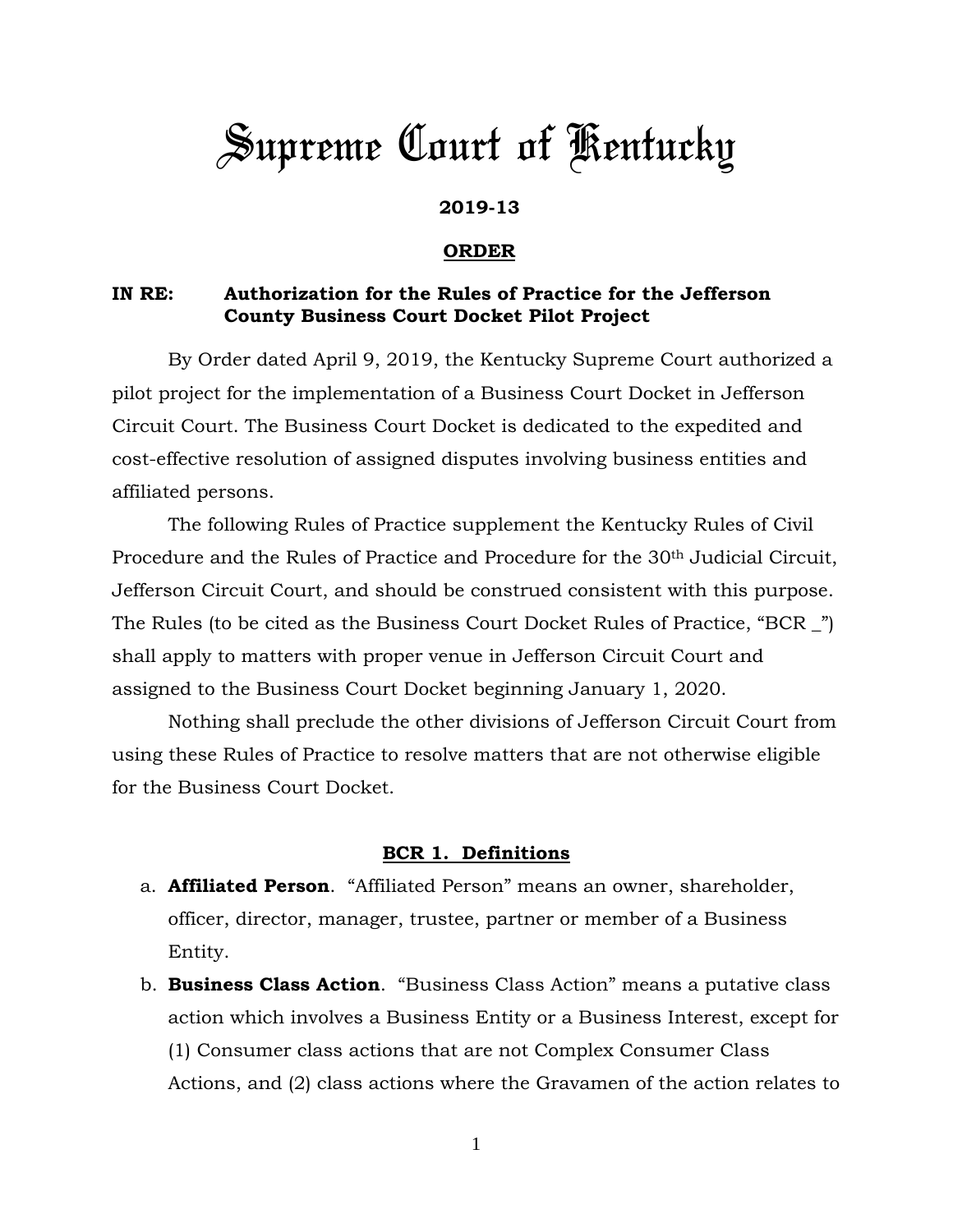or arises out of Personal Injury Disputes, claims for wrongful death, or claims of property damage to non-business property owned or possessed by a natural person.

- c. **Business Court**. "Business Court" means a court with a specialized Business Court docket as described, organized, and administered under these Rules and any applicable Kentucky Supreme Court Order.
- d. **Business Entity.** "Business Entity" means a for-profit or nonprofit corporation, partnership, limited partnership, limited liability company, limited liability partnership, professional association, professional corporation, business or statutory trust, joint venture, unincorporated association (whether or not for profit), or sole proprietorship, or any other legal entity recognized by any state and doing business in Kentucky.
- e. **Business Interest**. "Business Interest" means any ownership or possessory interest in a Business Entity, whether held directly or indirectly.
- f. **Civil Case**. "Civil Case" means all jury and nonjury civil actions within the jurisdiction of Circuit Court, including but not limited to an action or class action seeking damages or injunctive or declaratory relief.
- g. **Complex Consumer Class Action**. "Complex Consumer Class Action" means a Business Class Action brought by a class of Consumers which (1) presents complex issues regarding contracts or business operations, with the exception of retail sales and marketing to Consumers; and (2) requires active case management in the interest of justice.
- h. **Consumer**. "Consumer" means a natural person who owns, possesses, purchases, leases, licenses, uses or sustains loss or damage related to goods, services, contracts, insurance, loans, debts, or financial products primarily for personal, family or household purposes**.**
- i. **Gravamen**. "Gravamen" means the claim or group of claims that forms the foundation or essence of the Civil Case.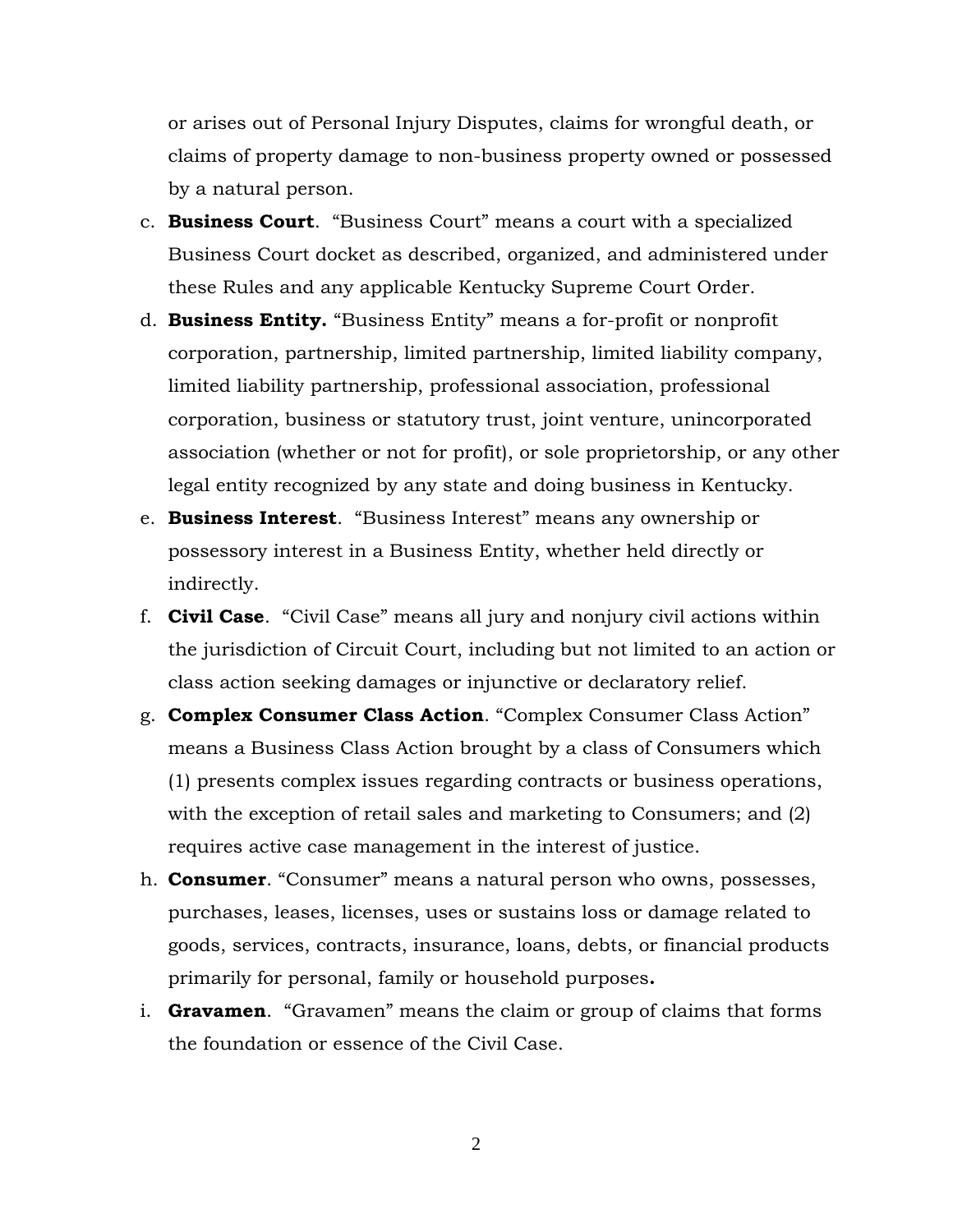j. **Personal Injury Dispute**. "Personal Injury Dispute" means a dispute relating to recovery for special or general damages sustained by a natural person arising from or caused by bodily injury.

#### **BCR 2**. **Eligibility for the Business Court Docket**

#### **BCR 2.1 Eligible Disputes**

Any Civil Case with proper venue in Jefferson Circuit Court shall be assigned to the Business Court Docket if the Gravamen of the dispute relates to any of the following:

- a. Breach of contract claims involving a Business Entity, other than (1) contract disputes involving claims by a Consumer against a Business Entity which are not asserted as part of a Complex Consumer Class Action; and (2) contract disputes involving claims by a Business Entity to collect an account from a Consumer;
- b. Business tort claims against a Business Entity, Affiliated Person or employee or agent including but not limited to, interference with contract or prospective business relationships, fraud, misrepresentation, false advertising, antitrust, unfair competition, unfair trade practices, trade libel or disparagement;
- c. Business Class Actions not brought by Consumers, with the exception that Complex Consumer Class Actions are eligible;
- d. The formation, governance, internal affairs, operations, control, dissolution or liquidation of a Business Entity;
- e. The rights, obligations, liability or indemnity by, between or among one or more Affiliated Persons of a Business Entity;
- f. Claims of breach of fiduciary duty or statutory violations relating to a Business Entity or an Affiliated Person arising out of business transactions or relationships;
- g. The valuation, offering, solicitation, sale, purchase, transfer, hypothecation or possession of a Business Interest;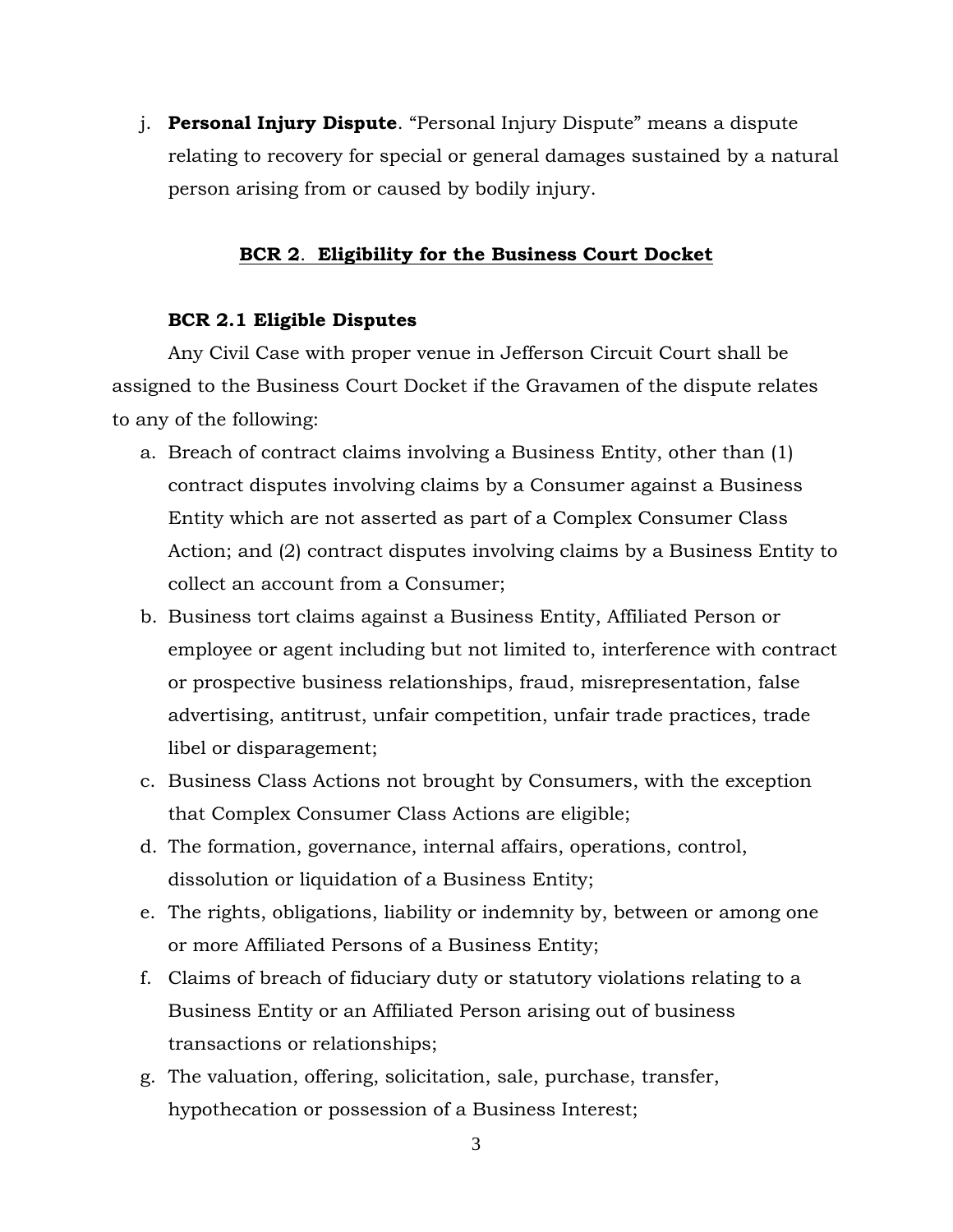- h. The provisions of KRS Chapters 14A, 271B, 272, 272A, 273, 273A, 274, 275, 279, 292, 362, 362.1, 362.2, 365 and those pertaining to any statutory or business trusts under KRS Chapters 386 or 386A;<sup>1</sup>
- i. Intellectual property, trade secret (including under the Uniform Trade Secret Act), nondisclosure, confidentiality, non-competition and nonsolicitation disputes;
- j. Transactions governed by the Uniform Commercial Code, except Consumer transactions;
- k. Franchise, distribution, agency or dealer disputes;

 $\overline{a}$ 

- l. The purchase or sale of all or part of a Business Entity, whether by merger, acquisition of assets or ownership interests therein, or otherwise;
- m. Insurance, indemnity, surety and guaranty contracts and bonds, insuring Business Entities and their Affiliated Persons and employees against liability, loss and damage, including coverage disputes, but not including suits in which the Gravamen of the suit is a Personal Injury Dispute, a claim for wrongful death, or property damage for nonbusiness property owned or possessed by a natural person;
- n. Commercial real estate, except where the Gravamen is a Personal Injury Dispute, wrongful death or property damage for non-business property owned or possessed by a natural person;
- o. Environmental disputes arising from a breach of a contractual or legal obligation or indemnity between Business Entities;

 $<sup>1</sup>$  Acts included are the Business Entity Filing Act (KRS ch. 14A), Kentucky Business</sup> Corporation Act (KRS ch. 271B), Cooperative Corporations and Associations Act (KRS ch. 272), Uniform Limited Cooperative Associations Act (KRS ch. 272A), Nonprofit Corporations Acts (KRS ch. 273), Unincorporated Nonprofit Associations Act (KRS ch. 273A), Professional Service Corporations Act (KRS ch. 274), Limited Liability Company Act (KRS ch. 275) , Rural Cooperative Corporations Act (KRS ch. 279), Blue Sky Law (KRS ch. 292), Uniform Partnership and Uniform Limited Partnership Acts (KRS ch. 362), Revised Uniform Partnership Act (KRS ch. 362.1), Revised Uniform Limited Partnership Act (KRS ch. 362.2), Assumed Names and Trademarks Act (KRS ch. 365), and acts regarding Business Trusts and Statutory Trusts (KRS chs. 386 and 386A).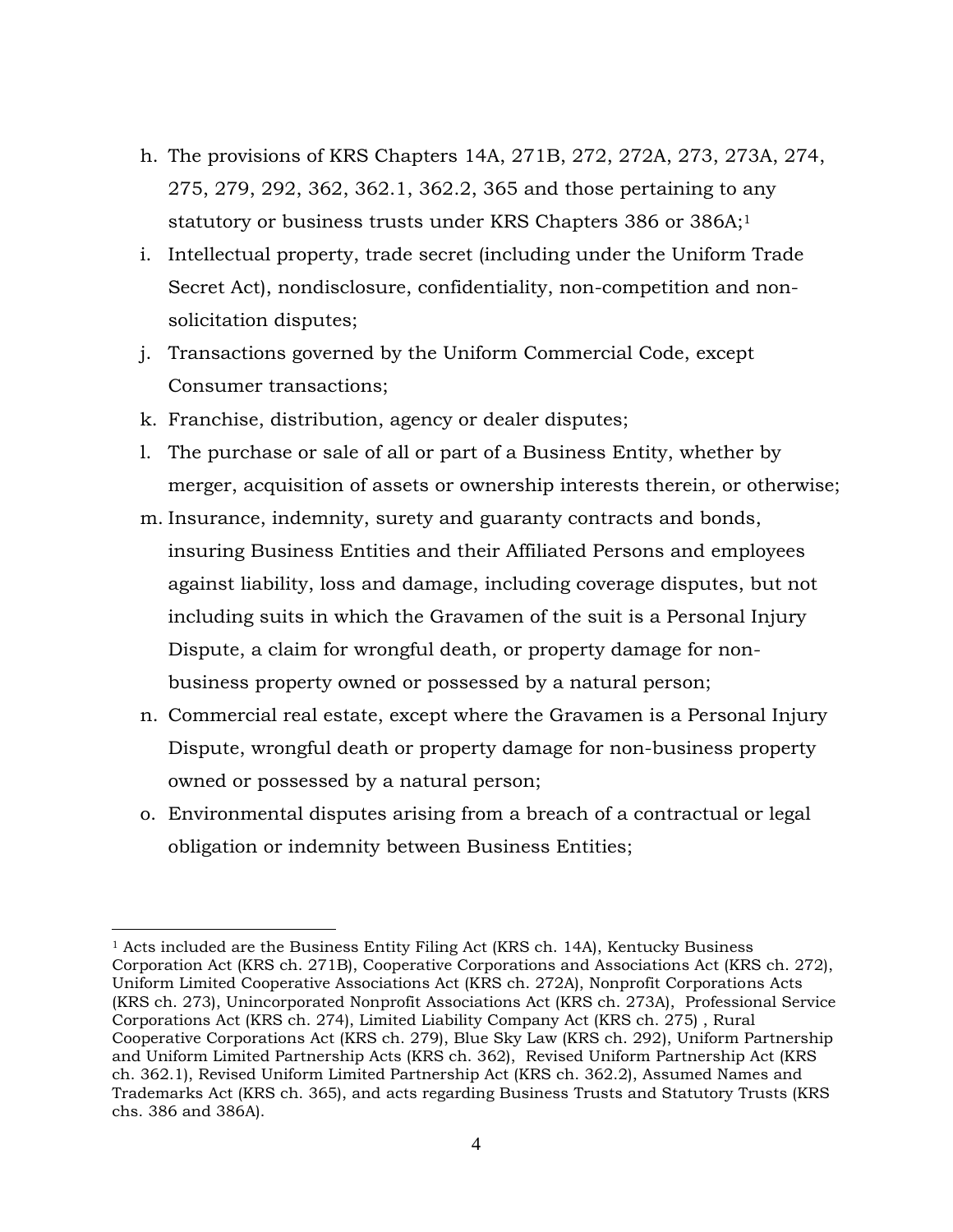- p. The provision of professional services to a Business Entity or the provision of professional services regarding the valuation, offering, solicitation, sale, purchase, transfer or possession of a Business Interest; or
- q. Claims involving a Business Entity or Business Interest not included above, or excluded under BCR 2.2 below, that otherwise should be considered eligible for assignment to the Business Court, in the discretion of the Business Court.

## **BCR 2.2 Excluded Disputes**

A Civil Case shall not be assigned to the Business Court Docket if the Gravamen of the case relates to any of the following:

- a. Sales or construction of a residence;
- b. Professional services other than those described above in BCR 2.1;
- c. Insurance coverage relating to a Personal Injury Dispute or a claim for wrongful death or property damage for non-business property owned or possessed by a natural person;
- d. Individual Consumer disputes, including claims for breach of warranty and breach of contract, product liability claims and claims arising under the consumer protection laws;
- e. Consumer class actions that do not qualify as Complex Consumer Class Actions;
- f. An action brought by the Attorney General under the consumer protection laws alleging unfair, false, misleading, or deceptive acts or practices;
- g. Personal Injury Disputes and wrongful death claims filed individually or as class actions;
- h. Disputes involving wages or hours, occupational health or safety, workers' compensation or unemployment compensation;
- i. Environmental disputes, except as described in BCR 2.1 above;
- j. Eminent domain disputes;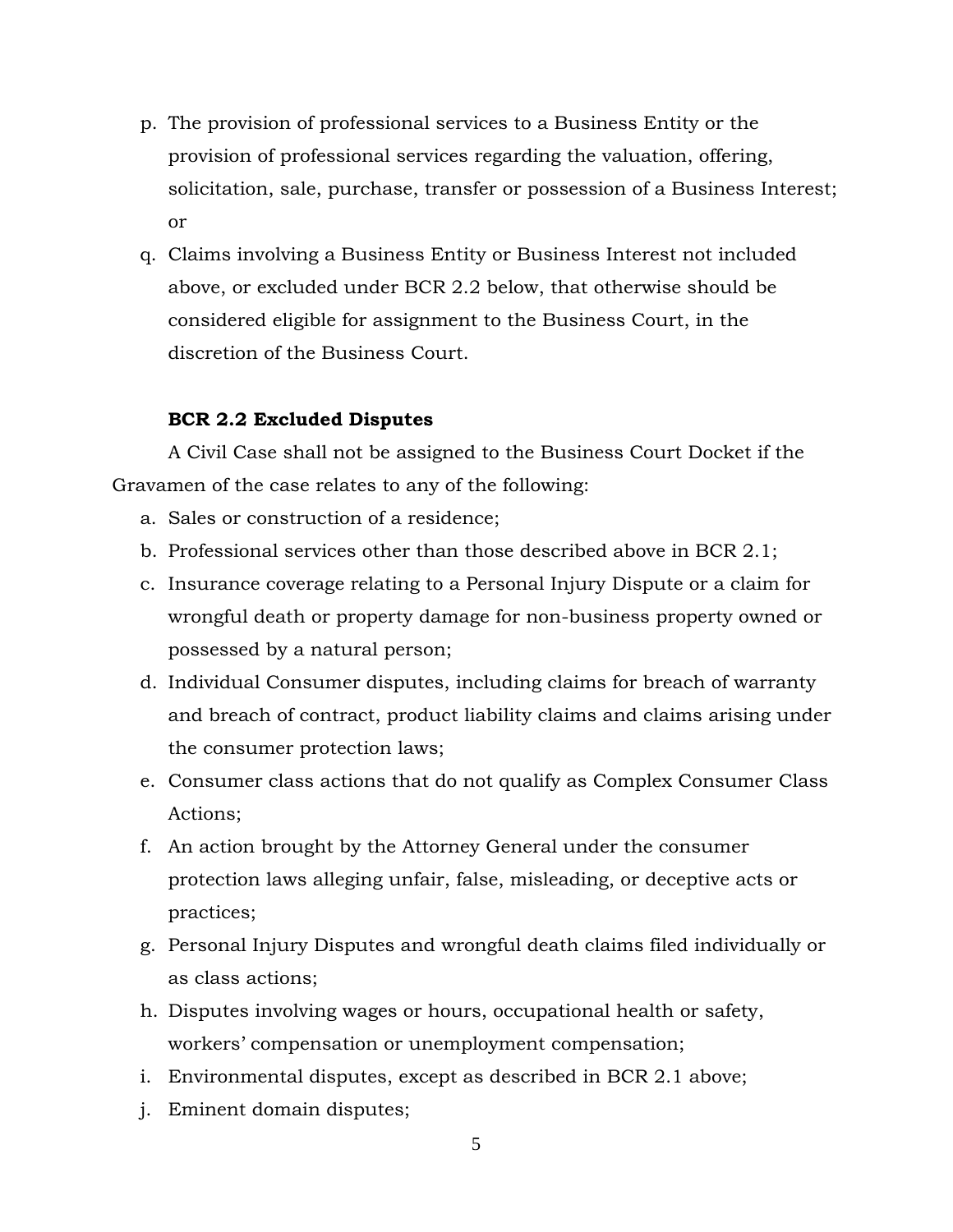- k. Employee/employer disputes, except where pendent or incidental to the matters described in BCR 2.1 above;
- l. Administrative agency, tax, zoning and other appeals;
- m. Individual residential real estate and non-commercial landlord/tenant disputes, including foreclosure actions;
- n. Actions to collect professional fees not otherwise identified as eligible for assignment under BCR 2.1;
- o. Except as to the enforcement of a judgment of the Business Court Docket, proceedings to enforce a judgment regardless of the nature of the underlying case;
- p. Actions by insurers to collect premiums or rescind policies;
- q. Actions to collect Consumer contracts, accounts, debts, and loans; and
- r. Any matter required by statute or other law to be heard in some other court.

## **BCR 3. Assignment**

#### **BCR 3.1 Assignment to the Business Court Docket**

a. A Civil Case having a subject matter falling within the scope of BCR 2.1, subject to the exceptions in BCR 2.2, shall be identified by any plaintiff as appropriate for assignment to the Business Court Docket.

b. A case identified by any plaintiff as appropriate for assignment to the Business Court Docket shall be filed electronically in the Kentucky Court of Justice eCourts system. The complaint shall clearly identify in the style of the case that the matter is filed in the Jefferson Circuit Court Business Court Docket.

c. A defendant objecting to the assignment of the case to the Business Court Docket shall, within the timeframe required by CR 12.01, file an objection setting forth the basis therefore. The objection shall be limited to five pages. No response to the objection shall be allowed.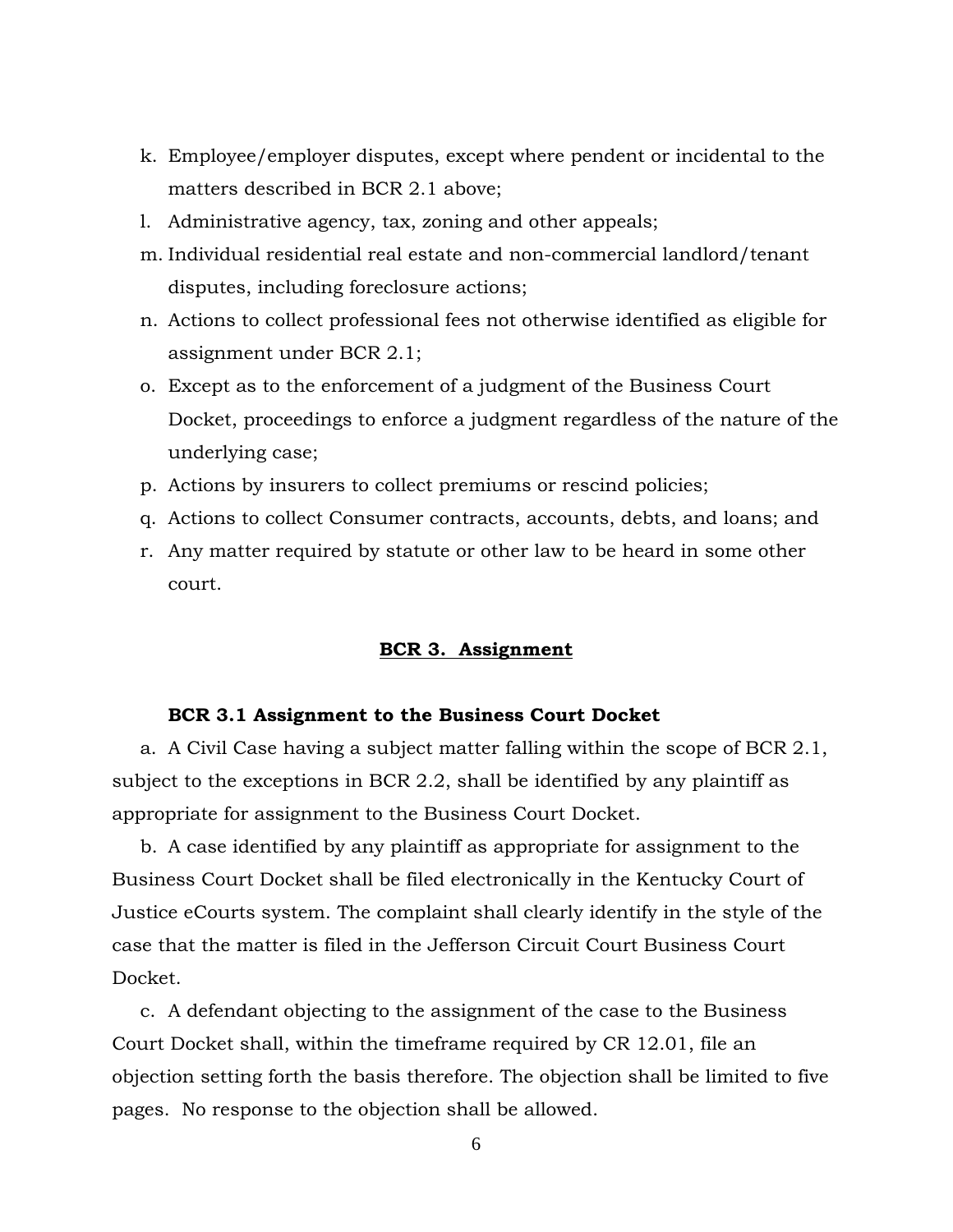d. The filing of an objection shall not constitute a stay of any other filing obligation, including the obligation to file a responsive pleading or motion within the timeframe required by CR 12.01.

e. Within fifteen days after an objection is filed, the Business Court Docket judge shall determine if the case should remain on the Business Court Docket or be reassigned. If a Civil Case is removed from the Business Court Docket, it shall be returned to the office of the circuit court clerk for general civil assignment among the thirteen divisions of the Jefferson Circuit Court.

f. The Business Court Docket judge shall retain jurisdiction over the case until it is reassigned.

g. Nothing in this Rule shall preclude the Business Court Docket judge from determining within his or her discretion that a case on the Business Court Docket should be returned to general assignment.

#### **BCR 3.2 Reassignment to the Business Court Docket**

a. If a plaintiff fails to identify a case as appropriate for assignment to the Business Court Docket under BCR 3.1(a), but any defendant believes such assignment is appropriate, that defendant shall first attempt to reach an agreement with the plaintiff regarding reassignment of the case to the Business Court Docket. If agreement to reassignment is reached, counsel shall submit an agreed order on Form AOC-BCD-1 identifying the subject matter of the Complaint that falls within the scope of BCR 2.1. Upon entry of the agreed order, the clerk of the court shall reassign the case to the Business Court Docket in the same manner as if it had been originally identified by the plaintiff as appropriate for the Business Court Docket.

b. If an agreement regarding reassignment is not reached, the defendant shall file a motion for reassignment on Form AOC-BCD-2. The motion for reassignment shall be limited to five pages in length and shall be filed within the same timeframe required for serving an answer or response to the complaint. No response to the motion for reassignment shall be allowed.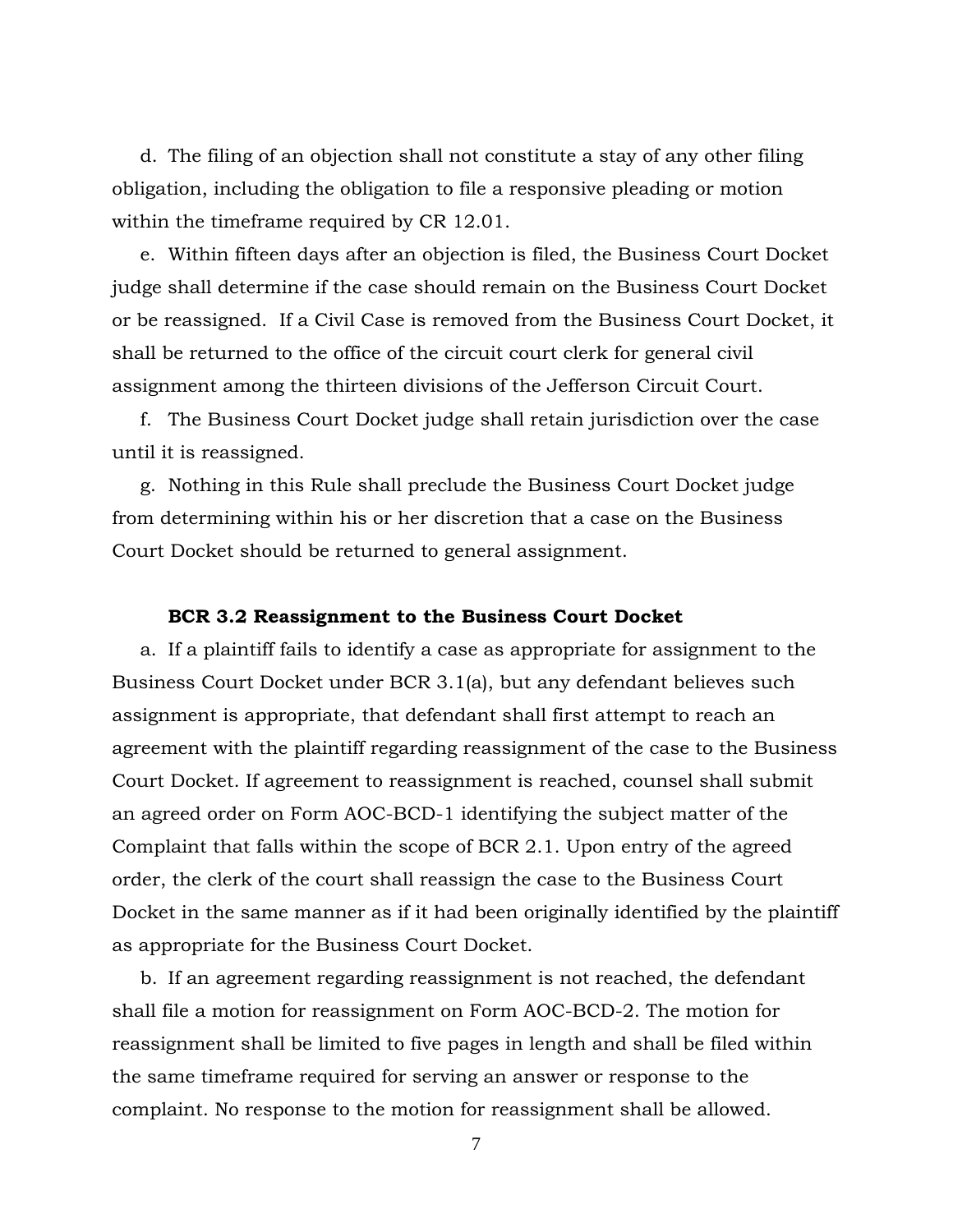c. A motion for reassignment shall be submitted to the Chief Circuit Judge of the Jefferson Circuit Court. In the event the Chief Circuit Judge is also a Business Court Docket Judge, the motion for reassignment shall be submitted to the Supreme Court Justice for the 4th Appellate District.

d. The filing of a motion for reassignment shall not constitute a stay of any other filing obligation, including the obligation to file a responsive pleading or motion within the timeframe required by CR 12.01.

e. Within fifteen days after the motion for reassignment is filed, the Chief Circuit Judge or, if appropriate under BCR 3.2(c), the Supreme Court Justice for the 4th Appellate District, shall determine whether the case is appropriate for assignment to the Business Court Docket. Upon entry of the AOC-BCD-4 reassigning the case to the Business Court Docket, it shall be returned to the Office of the Circuit Court Clerk for assignment in the same manner as if it had been originally identified as appropriate for the Business Court Docket.

f. The Circuit Court judge to whom the case was originally assigned shall retain jurisdiction over the case unless it is reassigned to the Business Court Docket.

## **BCR 3.3 Reassignment to the Business Court Docket Following the Filing of a Counterclaim**

a. If, at the time the answer is filed, a counterclaim brings a case within the jurisdiction of the Business Court Docket, the counterclaimant shall first attempt to reach an agreement with the other parties regarding reassignment of the case to the Business Court Docket. If an agreement to reassignment is reached, counsel shall submit an agreed order on Form AOC-BCD-1 identifying the subject matter of the counterclaim that falls within the scope of BCR 2.1. Upon entry of the agreed order, the clerk of the court shall reassign the case to the Business Court Docket in the same manner as if it had been originally identified as appropriate for the Business Court Docket.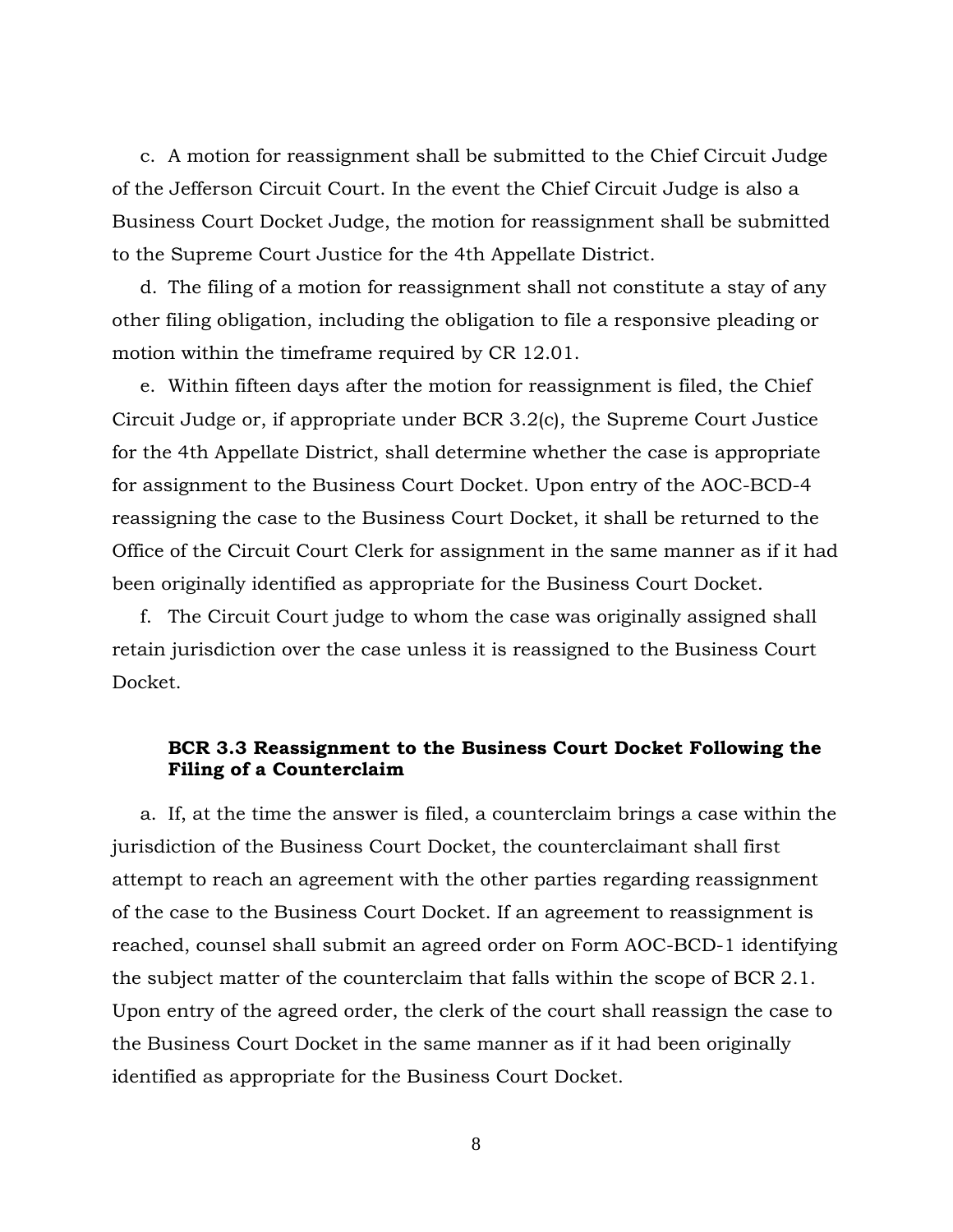b. If an agreement regarding reassignment is not reached, the defendant shall submit a motion for reassignment on Form AOC-BCD-2 identifying the subject matter of the counterclaim that qualifies the case as appropriate for assignment to the Business Court Docket under BCR 2.1. The motion for reassignment shall be limited to five pages in length.

c. A plaintiff objecting to the reassignment of the case to the Business Court Docket may, within the timeframe required by CR 12.01, file an objection setting forth the basis therefore. The objection shall be limited to five pages. No response to the objection shall be filed.

d. A motion for reassignment filed under this Subsection shall be processed in the same manner as prescribed under BCR 3.2 (c) – (f).

#### **BCR 3.4 Referral of Case to the Business Court Docket**

a. A judge of the Jefferson Circuit Court may, *sua sponte*, refer a Civil Case to the Business Court Docket if he or she finds that the Gravamen of the case falls within the scope of BCR 2.1, subject to the exceptions in BCR 2.2.

b. The referral shall be reviewed by the Chief Circuit Judge. In the event the Chief Circuit Judge is also a Business Court Docket Judge, the referral shall be reviewed by the Supreme Court Justice for the 4th Appellate District.

c. Within fifteen days after the referral is entered, the Chief Circuit Judge or, if appropriate under BCR 3.4(b), the Supreme Court Justice for the 4th Appellate District, shall determine whether the case is appropriate for reassignment to the Business Court Docket. If the case is ordered to be reassigned to the Business Court Docket, it shall be returned to the Office of the Circuit Court Clerk for assignment in the same manner as if it had been originally identified by the plaintiff as appropriate for the Business Court Docket. If the case is not deemed appropriate for reassignment to the Business Court Docket, it shall remain in the division of Jefferson Circuit Court to which it was originally assigned.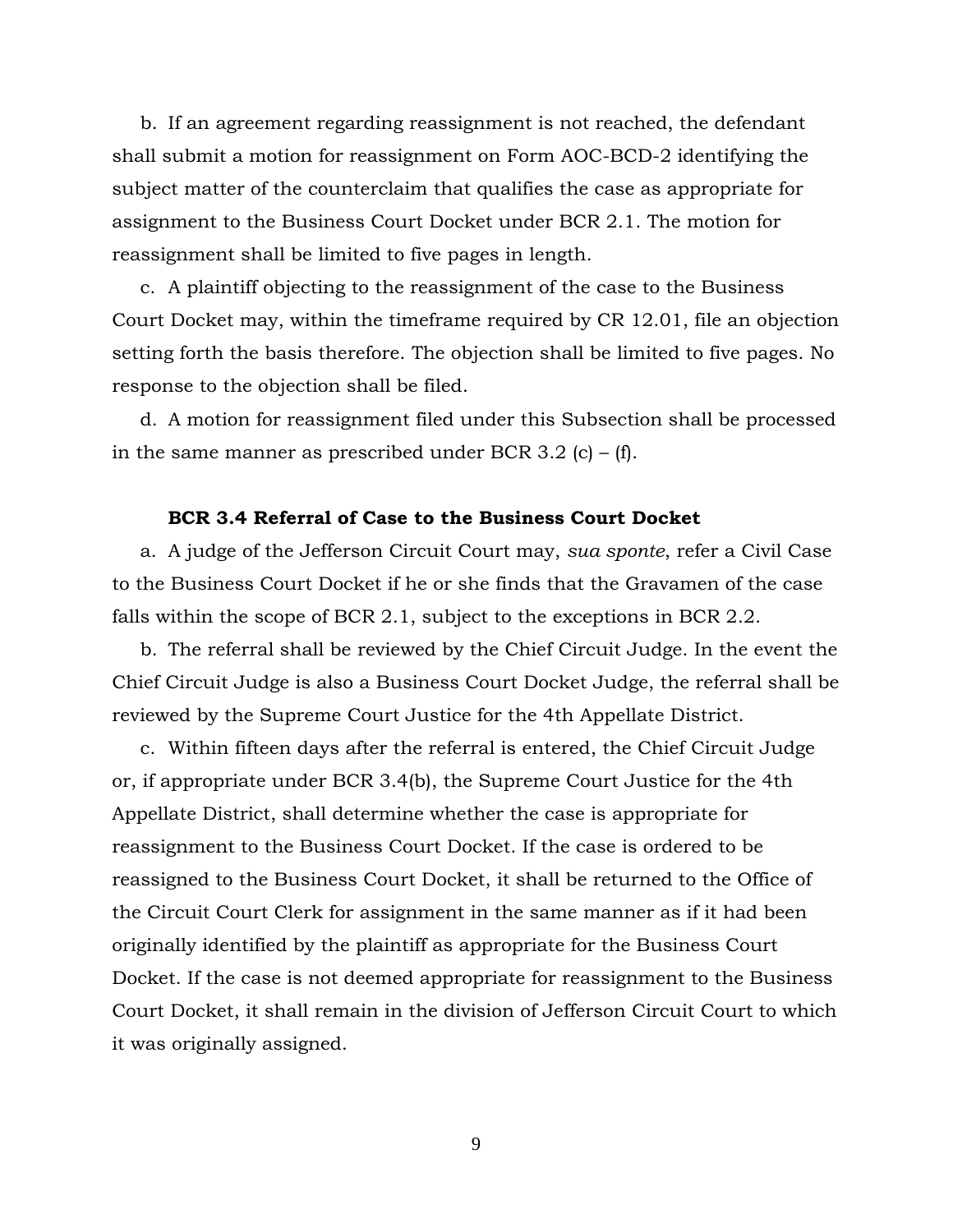## **BCR 3.5 Assignment or Reassignment to the Business Court Docket by Other Means**

BCR 3.1, 3.2, 3.3 and 3.4 are the only methods for assignment or reassignment of a case to the Business Court Docket.

## **BCR 3.6 Recusal or Disqualification of Business Court Docket Judge**

a. Upon recusal or disqualification of a Business Court Docket judge, the case shall be assigned to the other Business Court Judge. If both Business Court Docket judges are ineligible to preside, then the case shall be returned to the Office of the Circuit Court Clerk for general civil assignment among the remaining eleven divisions of the Jefferson Circuit Court.

b. The judge to whom the case is assigned is encouraged to use the Jefferson County Business Court Docket Rules of Practice to resolve the case.

## **BCR 4. Early Scheduling and Case Management**

#### **BCR 4.1 Case Management Protocol**

All parties shall communicate in good faith and attempt to agree to an appropriate and thorough case management plan, including review of novel and creative approaches that may assist the efficient and just resolution of the case. The Business Court Docket judge has wide discretion in implementing an appropriate case management plan and adopting reasonable processes designed to achieve an efficient and just resolution of disputes, including deviating from the Jefferson County Business Court Docket Rules of Practice where it deems appropriate.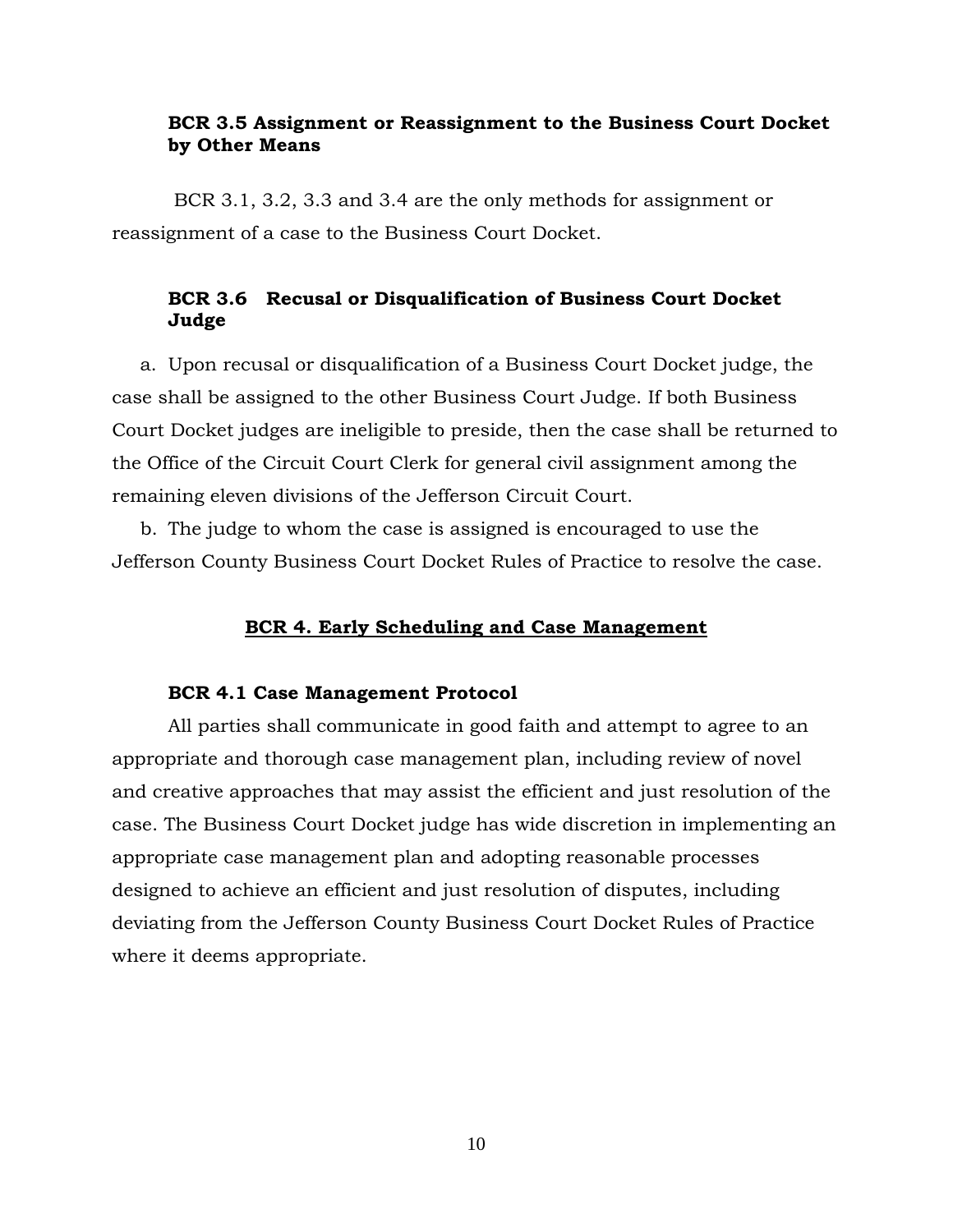#### **BCR 4.2 Case Management Meeting**

Unless otherwise ordered by the Business Court Docket judge, counsel for all parties shall participate in a Case Management Meeting no later than 45 days following the assignment to the Business Court Docket. Counsel for the first named plaintiff is responsible for contacting other counsel and scheduling the meeting. A party may, by motion, request that the Court alter the process or schedule for the Case Management Meeting and Case Management Report. The motion must be supported by good cause, be filed as promptly as possible, and identify the reasons for the requested change. Any response to the motion must be filed within seven days of service of the motion, and no replies are permitted. Prior to the Case Management Meeting, counsel for the parties shall prepare to discuss each of the following items and any other issues deemed appropriate by any party.

- a. *Initial Motions*, including whether certain issues might be presented to the Court for early resolution;
- b. *Scope of Discovery*, including any anticipated travel costs necessary for discovery. Counsel should discuss the factual inquiries necessary for the case, the amount in controversy, limitations on the parties' resources, the burden and expense of the expected discovery compared with its likely benefit, the importance of the issues at stake in the litigation, and the importance of the discovery for the adjudication of the merits of the case.
- c. *Discovery Topics and Timing*, including whether phased discovery is appropriate, length of the discovery period, number of depositions (both fact and expert), and length of depositions and numbers of written discovery requests.
- d. *Electronically Stored Information*, including suggested protocol for efficient and appropriate discovery of electronically stored information, and the following items:
	- i. the specific sources, location, and estimated volume of electronically stored information;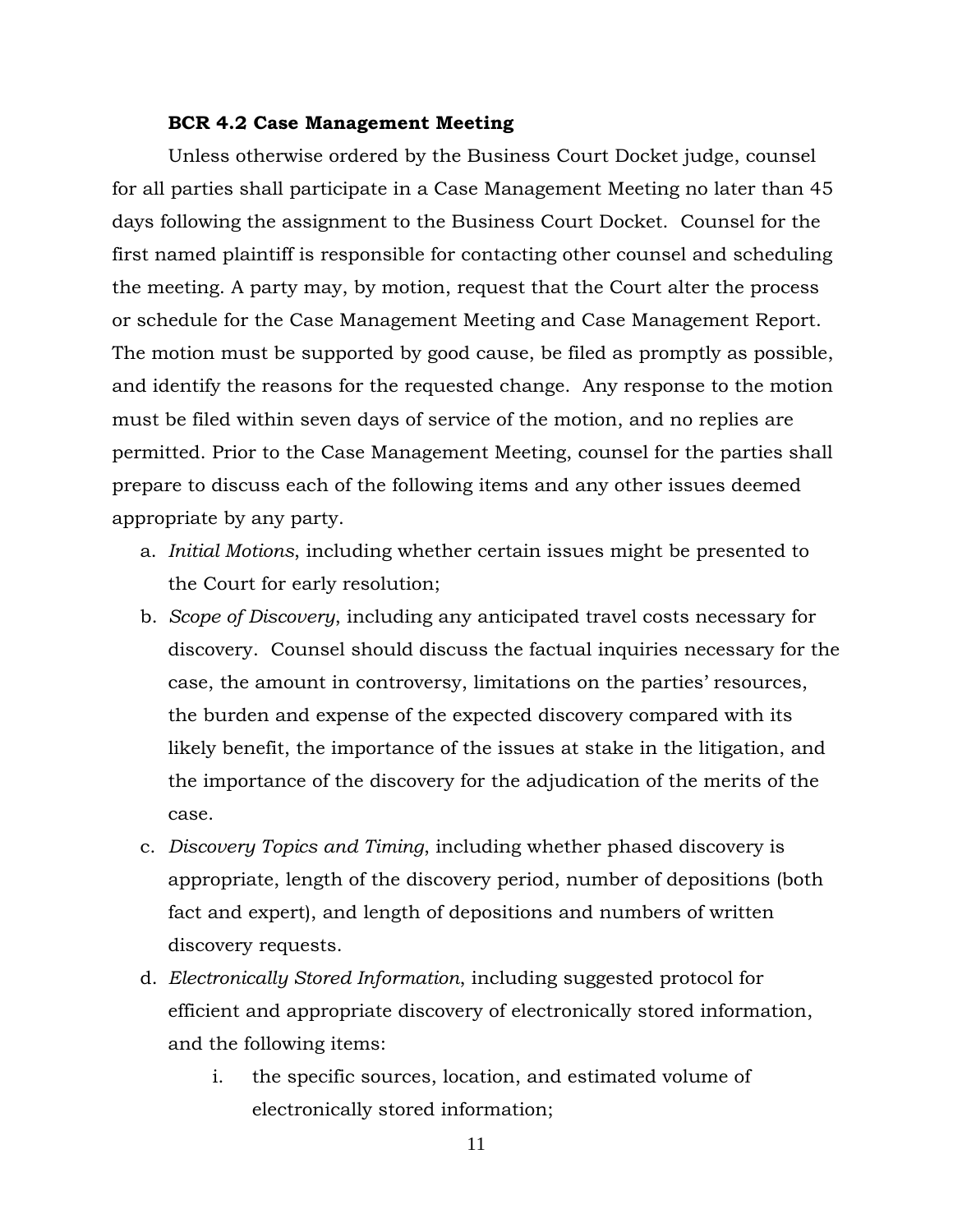- ii. whether electronically stored information should be searched on a custodian-by-custodian basis and, if so, the identity and number of the custodians whose electronically store information will be searched and the search parameters;
- iii. a method for designating documents as confidential;
- iv. plans and schedules for any rolling production;
- v. deduplication of data;
- vi. whether any device(s) need to be forensically examined and, if so, a protocol for the examination(s), including but not limited to mobile devices;
- vii. the production format of documents;
- viii. the fields of metadata to be produced;
- ix. the type of software that will be used to identify potentially responsible electronically stored information; and
- x. how data produced will be transmitted to other parties (e.g., in read-only media; segregated by source; encrypted or password protected).
- e. *Amendments*, including a proposed deadline for amending pleadings and adding parties, including whether additional parties are essential to the complete resolution of the case;
- f. *Expert Witness Reports*, including timing for identification of expert witnesses, responses to expert discovery, exchange of expert reports and timing of motions to exclude expert testimony;
- g. *Dispositive Motions*, including proposed briefing schedules;
- h. *Trial Dates*, including anticipated length;
- i. *Confidentiality/Protective Orders*, including terms for designating and filing certain materials under seal (*see* BCR 5.7);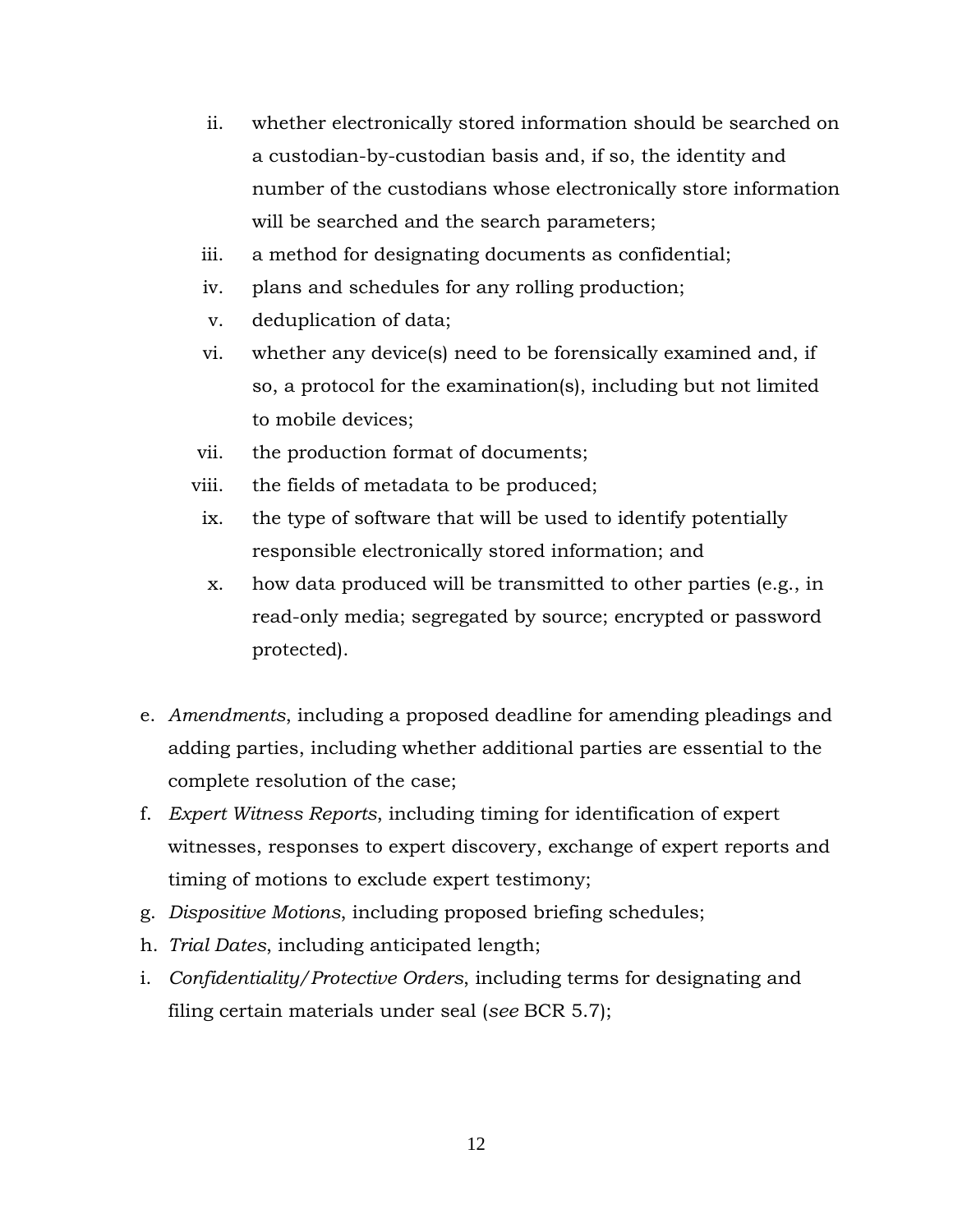- j. *Choice of Law*, including whether any law other than Kentucky law might govern aspects of the case, and, if so, what law and which aspects of the case;
- k. *Mediation or Alternative Dispute Resolution*, including timing, deadlines, possibility of early resolution efforts, and possible mediator(s);
- l. *Frequency of Case Management Conferences*, including beneficial use and scheduling options;
- m. *Special Master or Referee*, including whether matter(s) might be appropriate for an appointment and who may be well suited to serve the role;
- n. *Party Participation*, including whether client attendance at Case Management Conference(s) would be beneficial; and
- o. *Available Dates for Conducting the Case Management Conference*, including when all lead counsel for the parties are available to attend the conference with the Court as required by BCR 4.4.

 Counsel for the parties shall contact the Court's administrative staff by telephone to schedule the Case Management Conference before completing the Case Management Meeting. Unless otherwise ordered, discovery shall be held in abeyance until the Case Management Meeting is completed. Any discovery served prior to the Case Management Meeting shall be deemed served on the day following the Case Management Meeting.

#### **BCR 4.3 Case Management Report**

The parties shall jointly file a Case Management Report no later than the fifteenth day after the Case Management Meeting. The parties may use the Case Management Report template attached to this Order as Appendix 1. Counsel for the first named plaintiff is responsible for circulating an initial draft of the report to other counsel for the parties, for incorporating into the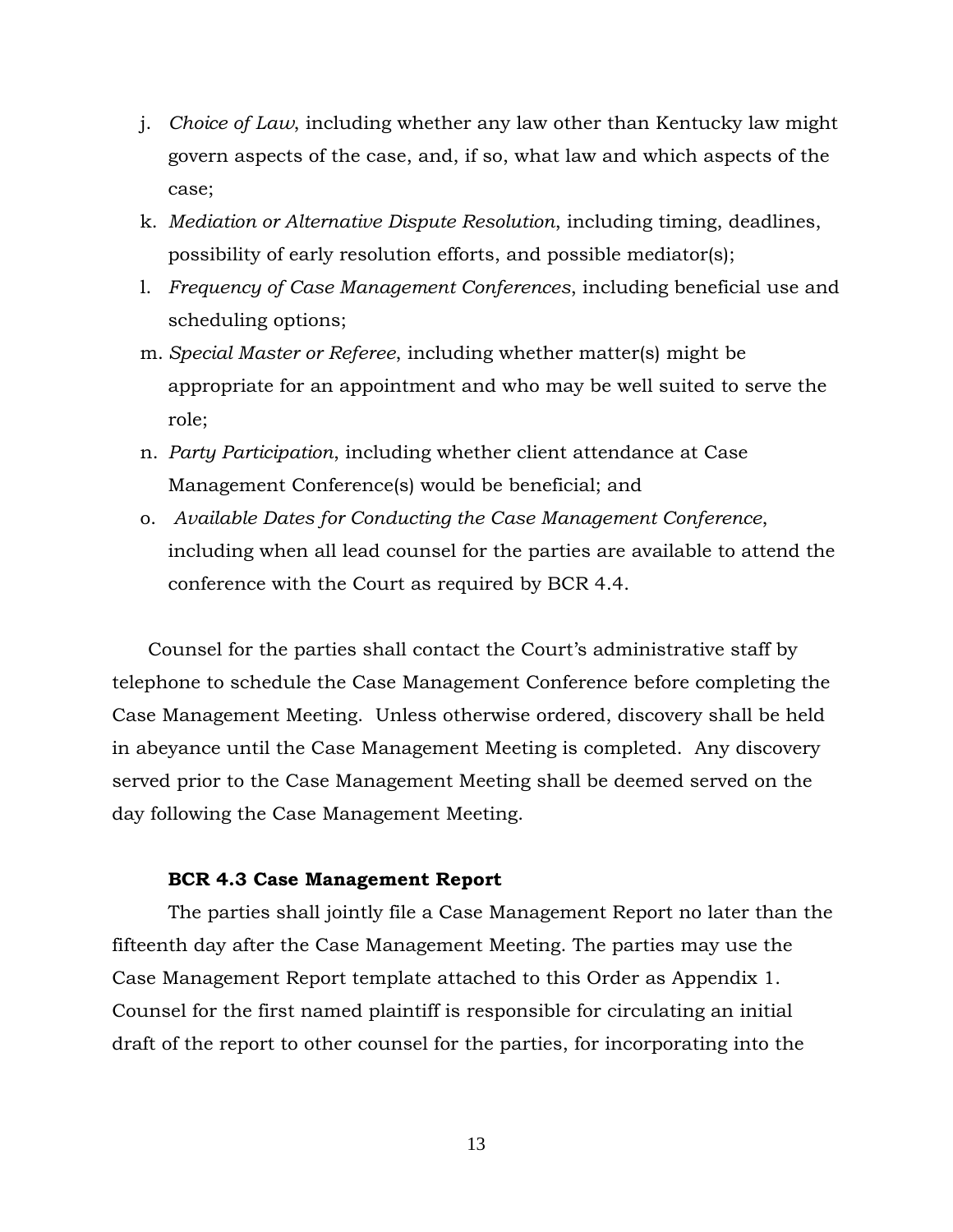report the views of all other counsel, and for finalizing and filing the report. The report shall include the following topics:

- a. *Brief Summary of the Case*. Each party (or group of parties represented by common counsel) shall summarize the dispute with a brief statement not to exceed 250 words (or 500 words if submitted jointly).
- b. *Initial motions*. The report should list whether any party plans to file any early stage motions, a motion to dismiss, or any other early-stage motion. The party that plans to file the motion may provide a short explanation of the basis for the motion. That party should also list the projected date on which it plans to file the motion. The report should also discuss whether the parties have agreed on any deadlines for amending the pleadings or adding parties and the impact of those deadlines on the case.
- c. *Discovery*. The parties should summarize their agreement and/or competing proposals for discovery. The report should cover at least the following topics:
	- i. a proposed discovery schedule;
	- ii. an electronically stored information protocol;
	- iii. limits on written discovery and depositions;
	- iv. any agreements related to privilege logs;
	- v. any agreement about the effects of the inadvertent waiver of attorney-client privilege or attorney work-product; and
	- vi. expert discovery.

One or more parties may also ask the Court in the report to postpone creating a discovery schedule until after the Court decides any initial motions, including but not limited to, motions to dismiss.

d. *Confidentiality*. The report should indicate which parties, if any, anticipate the need for a confidentiality/protective order. If the parties agree that a confidentiality/protective order should be entered but do not agree on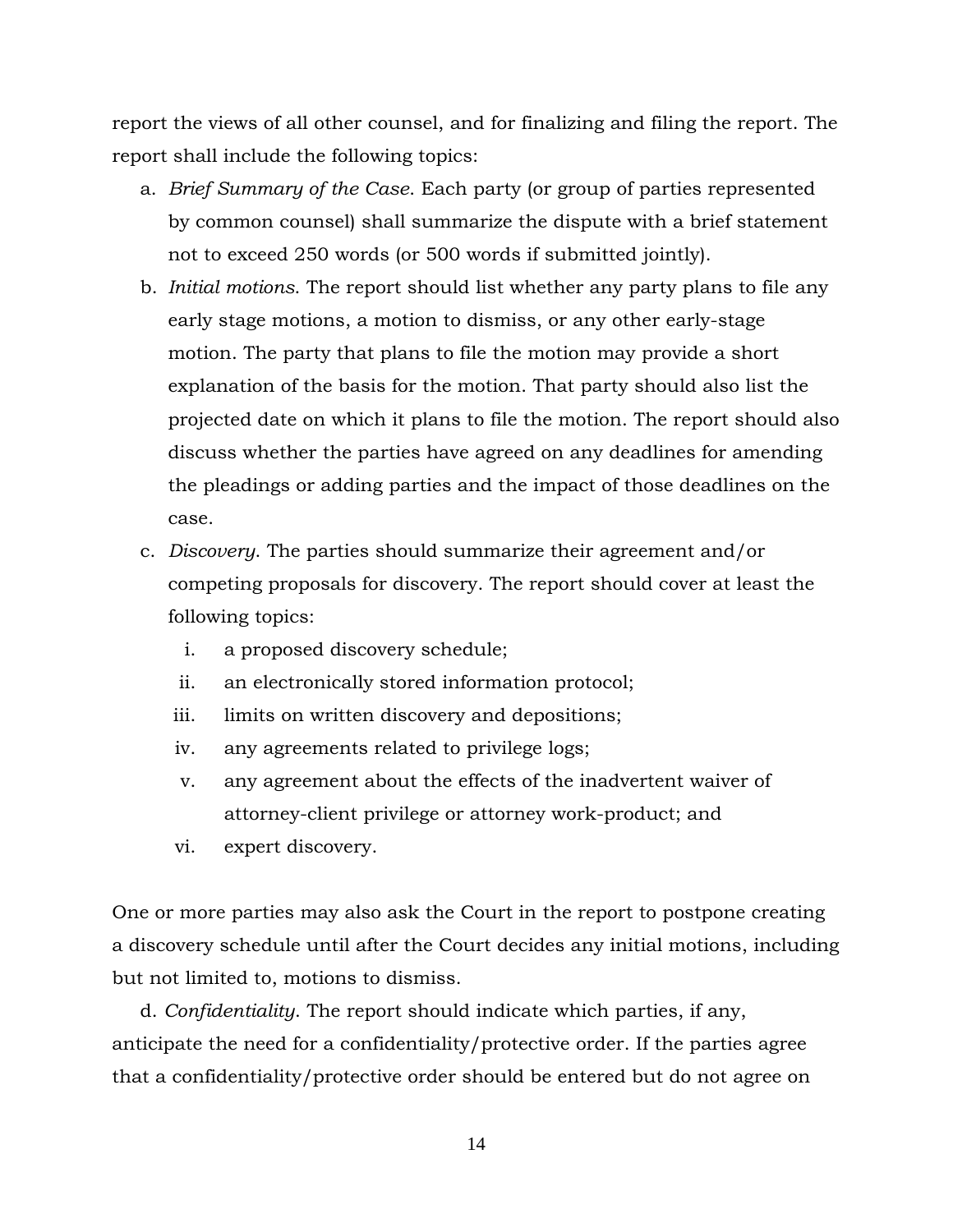the terms of that proposed order, the report should explain the nature of the disagreement and any specific language in dispute. *See* BCR 5.7.

e. *Mediation*. The report must explain whether the parties agree to early mediation and any agreements to facilitate an early mediation. Counsel for the parties are encouraged to discuss with their client(s) the cost of litigation and the potential cost savings that may be realized by an early mediation. Additionally, the report must include a deadline for mediation (or competing proposals) and the name of any agreed-upon mediator.

- f. *Special Circumstances*.
	- i. Class allegations. If the complaint or subsequent pleading includes class action allegations, then the report should summarize the parties' agreement and/or competing proposals for the timing, nature, and extent of class certification discovery, how and/or whether class and merits discovery should be bifurcated or sequenced, and a proposed deadline for the plaintiff(s) to move for class certification. If multiple related class actions are pending, the parties must report their views on special efforts that should be undertaken and the time for doing so, such as the appointment of lead counsel, consolidation, or coordination with proceedings in other jurisdictions.
- ii. Derivative claims. If the complaint or subsequent pleading includes derivative claims, then the report should summarize the parties' positions on whether proper demand was made. The report should also describe any agreement and/or competing proposals on any special committee investigation, any stay of proceedings, or other issues regarding the derivative claims.
- iii. Related proceedings. If there are multiple related proceedings, then the parties should state their views on what efforts, including but not limited to consolidation or shared discovery, should be undertaken.

g. *Special Master/Referee*. The report should identify any matter(s) that might be appropriate for reference to a special master or referee. The parties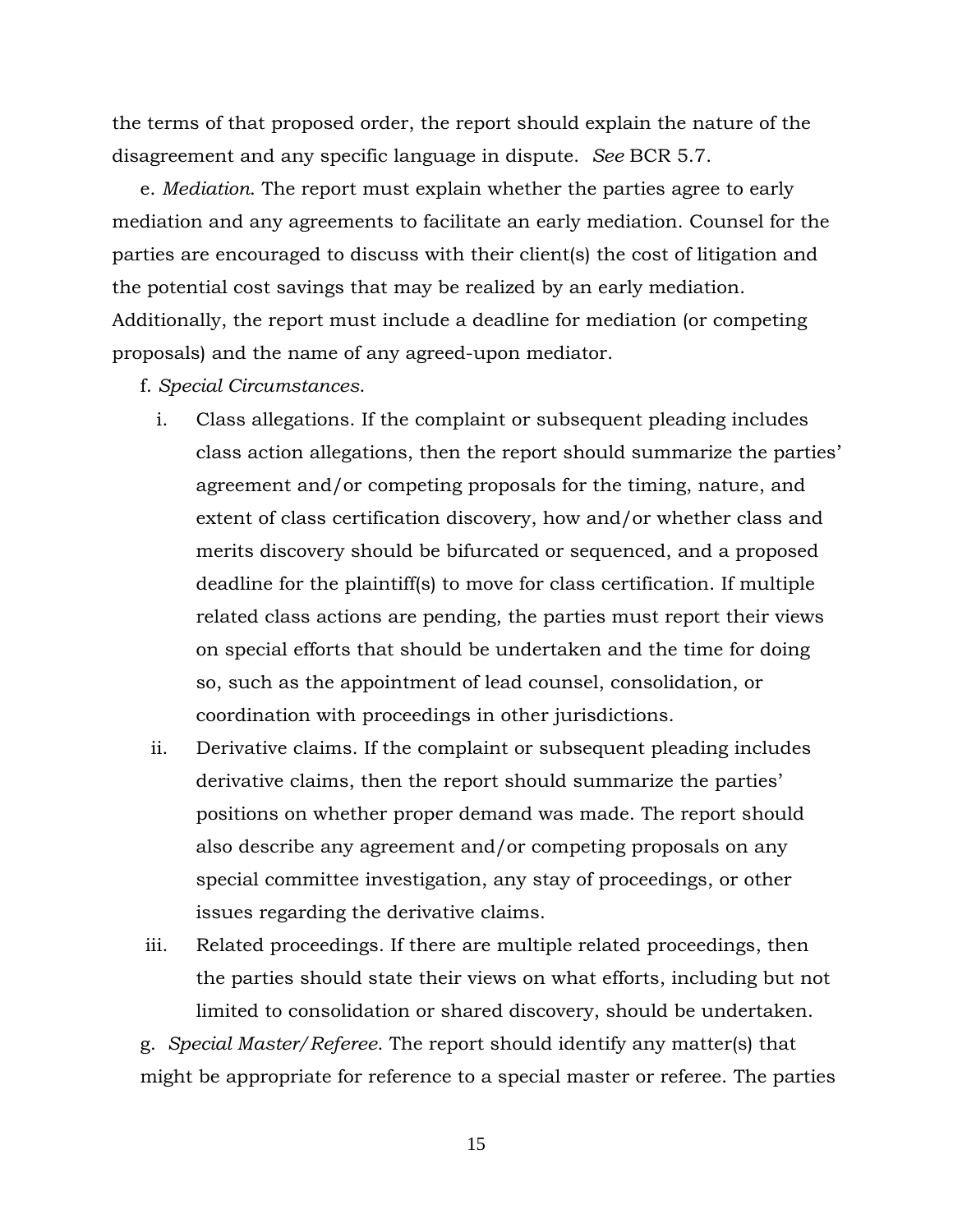are specifically encouraged to think creatively about how the use of a referee might expedite the resolution of the case.

i. *Other Matters*. The report should identify and discuss any other matters significant to case management.

#### **BCR 4.4 Case Management Conference**

The Business Court Docket judge shall schedule and conduct a Case Management Conference within 60 days after the Case Management Meeting, and may require representatives of each party, in addition to counsel, to attend. Unless otherwise ordered, the Court will not hear substantive motions at a Case Management Conference.

#### **BCR 4.5 Case Management Order**

The Court will enter a Case Management Order, addressing issues developed in the Case Management Report and at the Case Management Conference, as well as any other issues the Court deems appropriate. Any party may move to modify the terms of the Case Management Order on a showing of good cause but may do so only after consultation with all other parties.

#### **BCR 5. Miscellaneous Rules**

#### **BCR 5.1 Special Master or Discovery Referee**

The parties are required under BCR 4.2(m) to consider whether a special master or discovery referee may assist the efficient resolution of certain issues in the case, and if so determined, to summarize their views in the Case Management Report as required under BCR 4.3(g). Issues for consideration in the appointment of a special master or discovery referee are found in Appendix 2, Guidelines for Appointment of a Special Master or Discovery Referee.

The Business Court Docket judge shall have wide discretion to utilize independent professionals as may be appointed by the Court under CR 53, or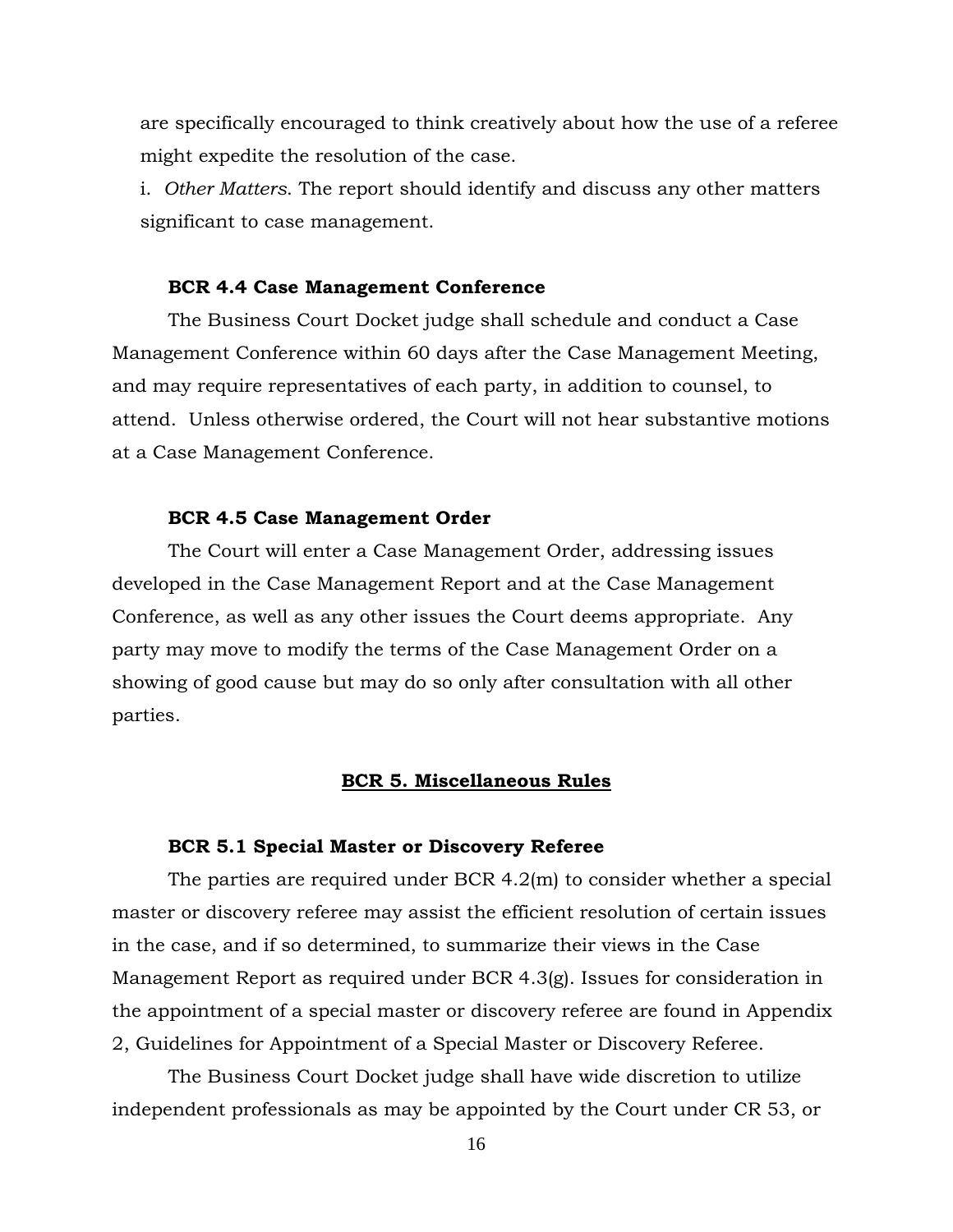as may be appointed by the agreement of the parties under terms acceptable to the Court. When appointing a Special Master or Discovery Referee, the Court will enter an order that outlines the duties, powers, compensation, and any other issues relevant to the proposed work of the Special Master or Discovery Referee.

#### **BCR 5.2 Posting of Opinions and Dispositive Orders**

The Business Court Docket judges are encouraged to post all substantive opinions on the Business Court Docket website maintained by the Administrative Office of the Courts. Opinions posted to the Business Court Docket website shall not be cited or used as binding precedent in any other case in any court of this state.

#### **BCR 5.3 Motion Hearings**

Unless otherwise ordered by the Business Court Docket judge *sua sponte* or upon written request of a party included as part of a motion or response, motions that do not require testimonial evidence shall be considered and decided by the Business Court Docket judge without hearing or oral argument, based on all matters of record, including the motion papers. In the event a hearing or oral argument is required, it shall be set at a time and upon a date scheduled for that purpose, and the Court may determine that an argument shall be conducted telephonically as permitted by these Rules. For the convenience of the parties, matters assigned to the Business Court Docket may be noticed for a standing Business Court Docket motion hour.

#### **BCR 5.4 Unopposed Motions for Enlargement of Deadlines**

Unopposed motions pursuant to CR 6.02 that (a) do not expand the time for filing a jury trial demand or the completion of discovery, and (b) do not alter the dispositive motion deadline or the scheduled trial date, may be presented to the Business Court Docket judge electronically through a proposed order only. The proposed order shall state that all parties are aware of and do not oppose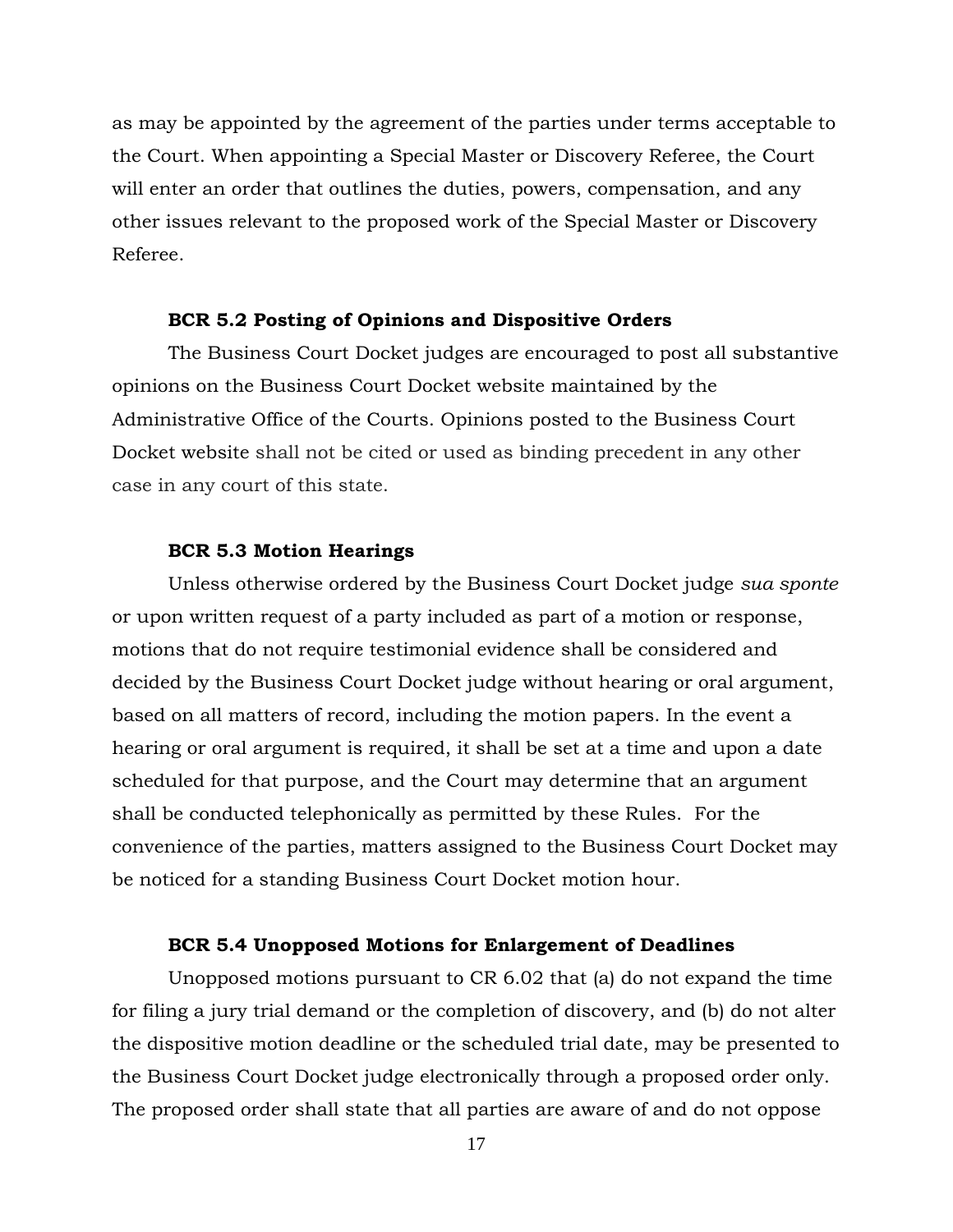entry of the order. An unopposed motion for the enlargement of deadlines may be granted or denied by the Business Court Docket judge.

#### **BCR 5.5 Use of Telephonic Conferences**

The Business Court Docket judge and the parties may address scheduling and housekeeping matters by telephonic conference as a matter of course with all parties having adequate notice and the opportunity to participate in such calls. The Business Court Docket judge shall have full discretion to consider resolution of other matters and motions not requiring an in-person court appearance by scheduling and conducting argument via telephonic conference, with adequate notice to all parties.

#### **BCR 5.6 Use of Email for Other Communications**

The Business Court Docket judge and all counsel of record are encouraged to use email to request the scheduling of teleconferences, hearings and arguments, and to advise the Business Court Docket judge of the submission or withdrawal of any pending motion. To avoid ex parte communication, counsel of record for all parties shall be included on all email exchanges.

#### **BCR 5.7 Confidentiality/Protective Orders**

a. Public Access to the Court. Parties and counsel should assume that all documents filed in the Business Court Docket are publicly available and that restricting public access is appropriate only in limited circumstances as set forth in this Rule. Parties should limit the materials that they seek to file under seal and recognize that the party seeking to file and maintain materials under seal bears the burden of establishing restricted access and the need for filing under seal.

b. Proposed Orders. A party by motion or with the agreement of all parties may submit to the Business Court Docket judge a proposed order governing the designation, production, and use of confidential documents and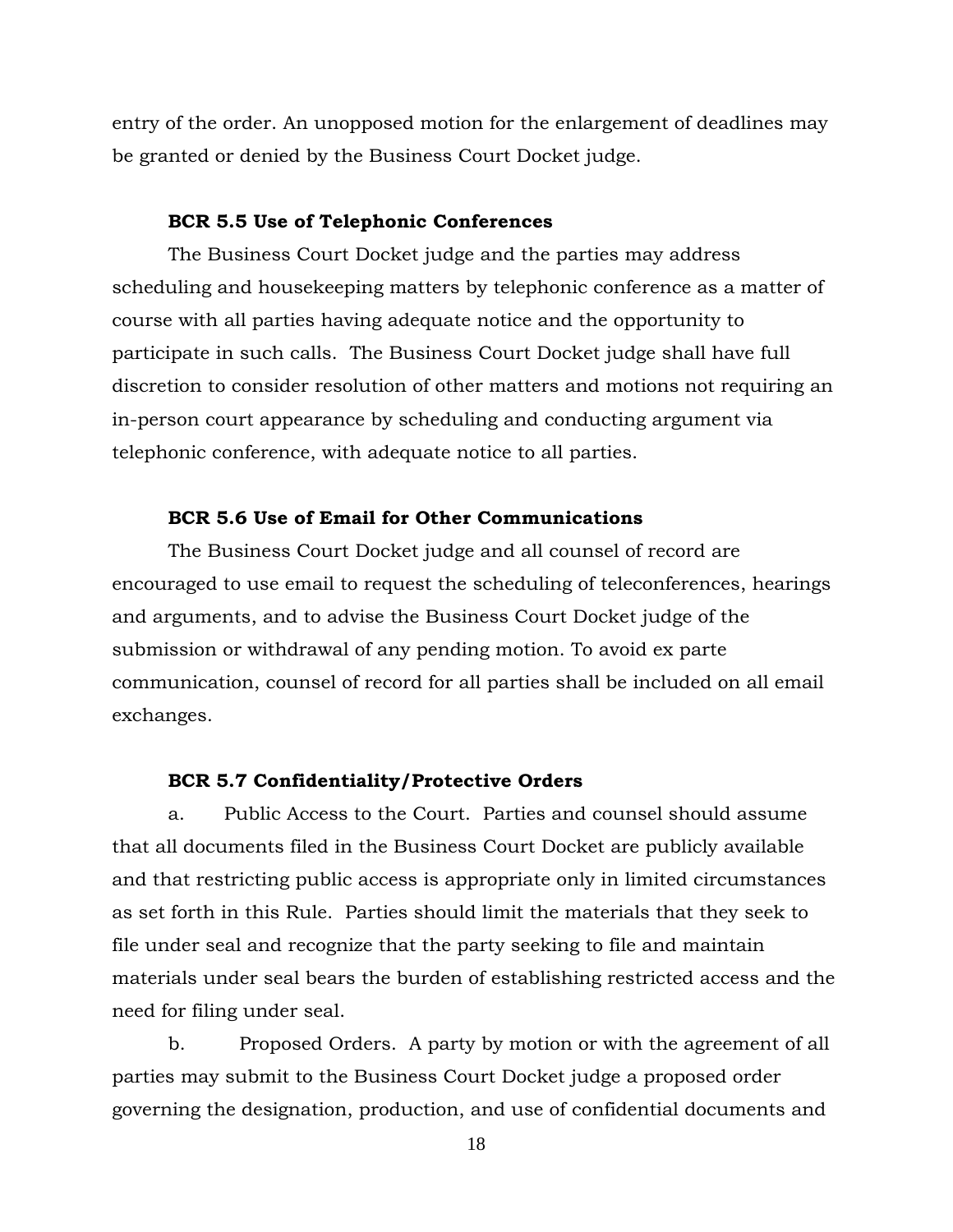information, including how such materials will be filed under seal in the pending action and recognizing that any materials to be filed under seal must be hand delivered with clear instructions to the Office of the Circuit Court Clerk. Before submitting a proposed order to the Business Court Docket judge, the parties must confer in an effort to agree to all applicable terms of the proposed order. The entry of a proposed confidentiality or protective order does not limit the Business Court Docket judge's power to make further orders concerning the disclosure of documents produced in discovery, tendered to the Business Court Docket judge, filed with the Court, or presented at hearing or trial, including whether and under what circumstances the document will retain confidential or protected designation.

This Order shall be effective January 1, 2020, and until further Order of this Court.

Entered this 20th day of November 2019 All sitting; all concur.

 $\frac{1}{\sqrt{2\pi}}$ EF JUSTICE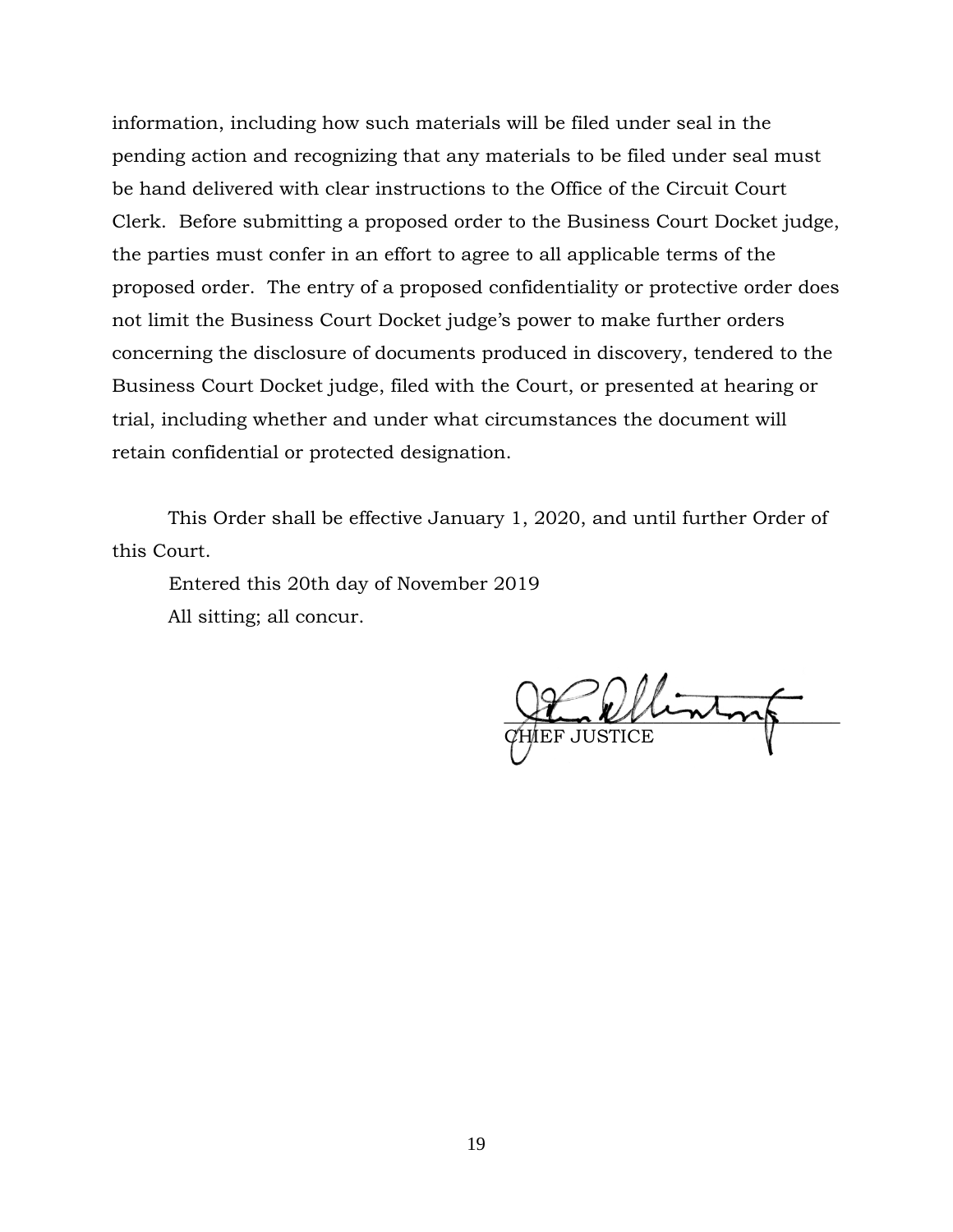## **Business Court Docket Rules of Practice Appendix 1**

ABC CORPORATION, Plaintiff

CASE MANAGEMENT v. REPORT TEMPLATE

XYZ CORPORATION, Defendant

The undersigned counsel participated in a Case Management Meeting on [INSERT DATE] and submit this report on [INSERT DATE] as required by Jefferson County Business Court Docket Rules of Practice BCR 4.3.

- d. *Brief Summary of the Case*. Each party (or group of parties represented by common counsel) shall summarize the dispute with a brief statement not to exceed 250 words (or 500 words if submitted jointly).
- e. *Initial motions*. This section of the report should list whether any party plans to file a motion for emergency relief, a motion to dismiss, or any other early-stage motion. The party that plans to file the motion may provide a short explanation of the basis for the motion. That party should also list the projected date on which the motion it plans to file the motion. This section should also discuss whether the parties have agreed on any deadlines for amending the pleadings or adding parties and the impact of those deadlines on the case.
- f. *Discovery*. The parties should summarize their agreement and/or competing proposals for discovery. The section should cover at least the following topics:
	- i. a proposed discovery schedule;
	- ii. an electronically stored information protocol;
	- iii. limits on written discovery and depositions;
	- iv. any agreements related to privilege logs;
	- v. any agreement about the effects of the inadvertent waiver of attorney-client privilege or attorney work-product; and
	- vi. expert discovery.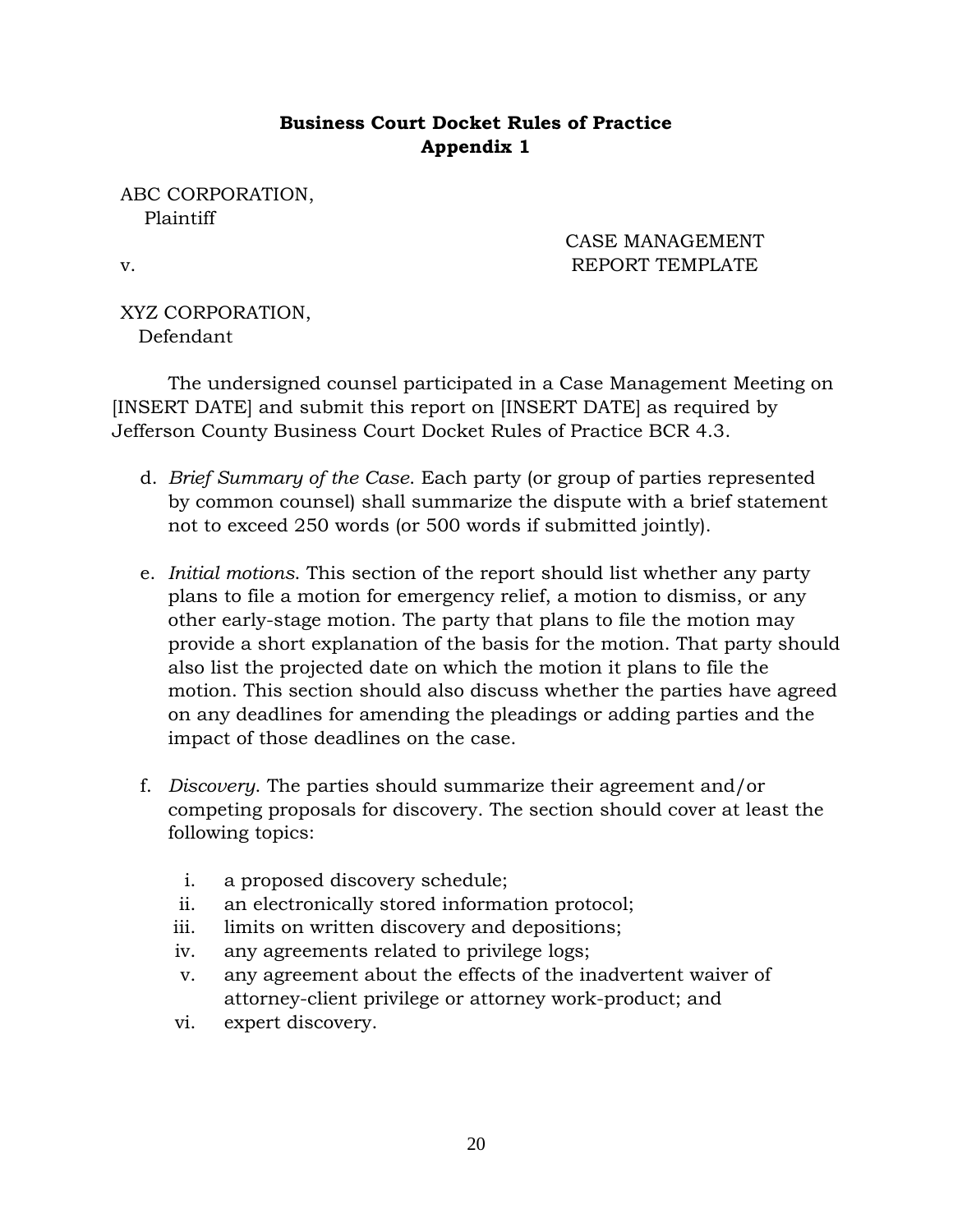One or more parties may also ask the Court in the report to postpone creating a discovery schedule until after the Court decides any initial motions, including but not limited to, motions to dismiss.

- g. *Confidentiality*. The report should indicate which parties, if any, anticipate the need for a confidentiality/protective order. If the parties agree that a confidentiality/protective order should be entered but do not agree on the terms of that proposed order, the report should explain the nature of the disagreement and any specific language in dispute.
- h. *Mediation*. The report must explain whether the parties agree to early mediation and any agreements to facilitate an early mediation. If the parties do not agree to early mediation, then the report must confirm that counsel have discussed with their client(s) the cost of litigation and the potential cost savings that may be realized by an early mediation. Additionally, the report must include a deadline for mediation (or competing proposals) and the name of an agreed-upon mediator. If the parties do not agree on a mediator, then the report should list each party's choice of mediator.
- i. *Special Circumstances*.
	- i. Class allegations. If the pleading includes class action allegations, then the report should summarize the parties' agreement and/or competing proposals for the timing, nature, and extent of class certification discovery, how and/or whether class and merits discovery should be bifurcated or sequenced, and a proposed deadline for the plaintiff(s) to move for class certification. If multiple related class actions are pending, the parties must report their views on special efforts that should be undertaken and the time for doing so, such as the appointment of lead counsel, consolidation, or coordination with proceedings in other jurisdictions.
	- ii. Derivative claims. If the complaint includes derivative claims, then the report should summarize the parties' positions on whether proper demand was made. The report should also describe any agreement and/or competing proposals on any special committee investigation, any stay of proceedings, or other issues regarding the derivative claims.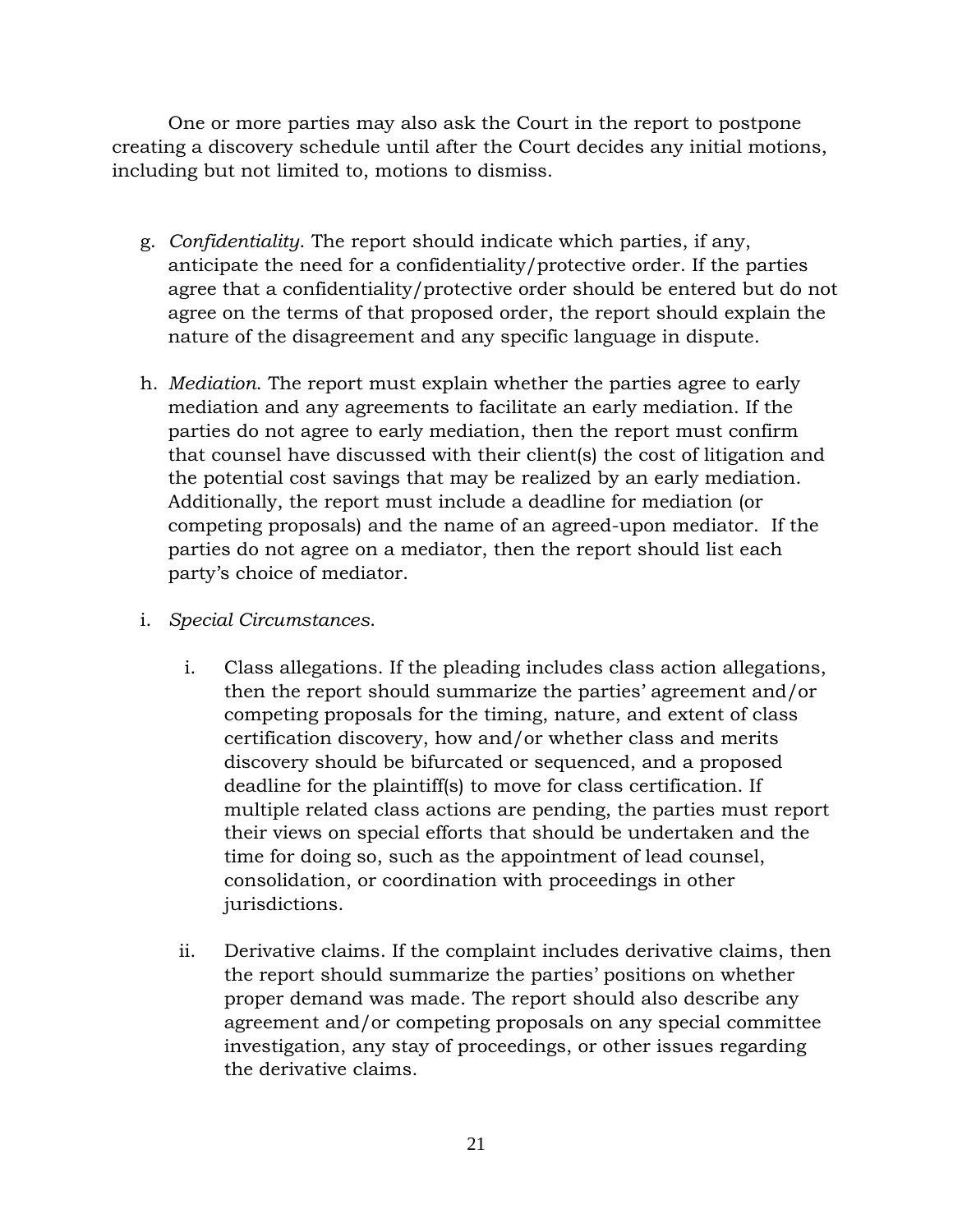- iii. Related proceedings. If there are multiple related proceedings, then the parties should state their views on what efforts, including but not limited to consolidation or shared discovery, should be undertaken.
- g. *Special Masters/Referees*. The report should identify any matter(s) that might be appropriate for reference to a special master or referee. The parties are specifically encouraged to think creatively about how the use of a referee might expedite the resolution of the case.
- h. *Other Matters*. The report should identify and discuss any other matters significant to case management.

The parties have contacted the Court's administrative staff by telephone as required pursuant to BCR 4.2, and the Case Management Conference is scheduled for \_\_\_\_\_\_\_\_\_\_\_, at \_\_\_\_\_.m.

[INSERT DATE AND SIGNATURE BLOCKS]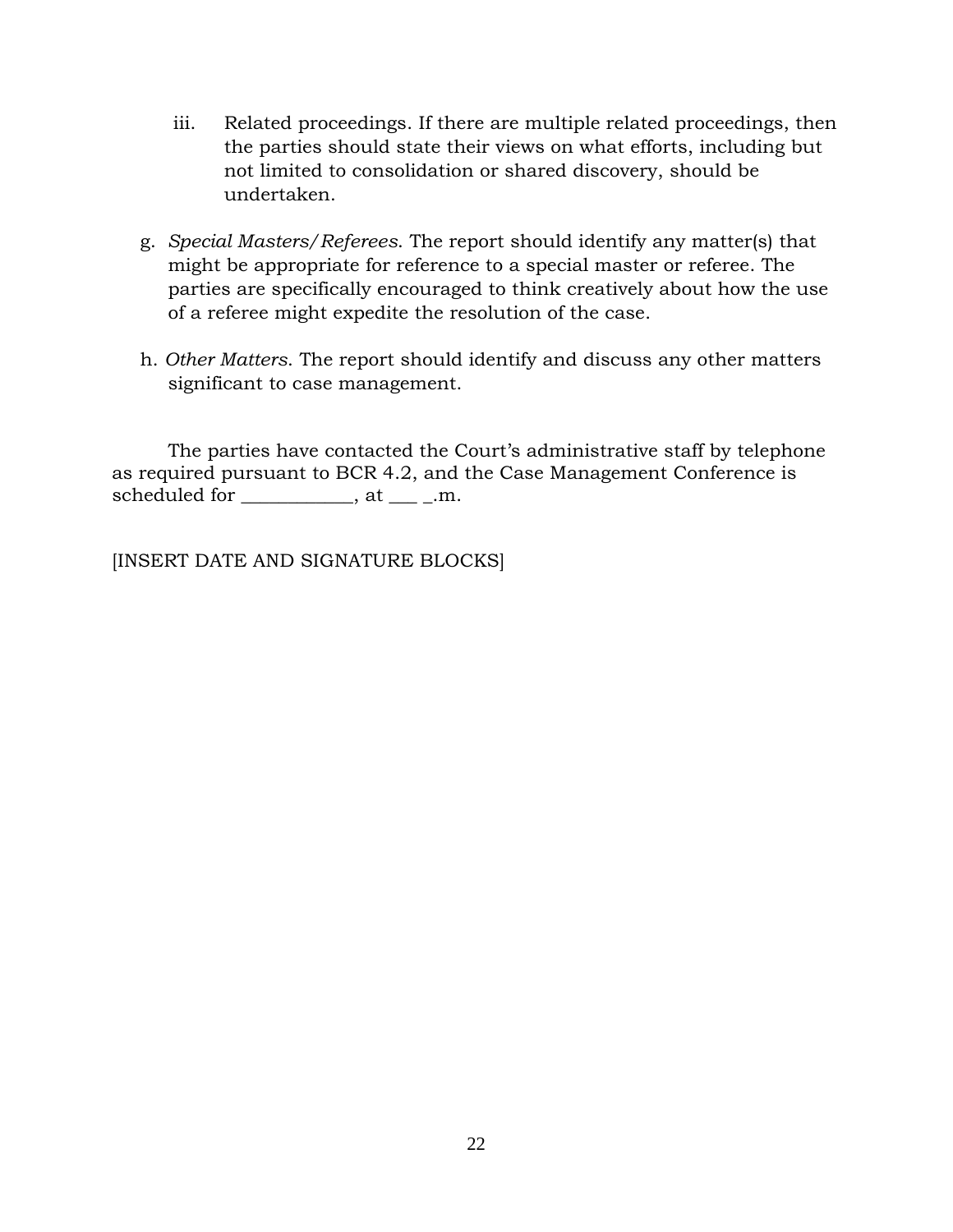## **Business Court Docket Rules of Practice Appendix 2**

## **Guidelines for Appointment of Special Master or Discovery Referee**

The following guidelines apply in cases where the parties or the court determine that a special master or discovery referee would assist the efficient resolution of certain issues under BCR 5.1

Under BCR 4.2(m), the parties are required to consider at the Case Management Meeting whether a special master or discovery referee may assist the efficient resolution of certain issues in the case, and if so determined, to summarize their views in the Case Management Report as required under BCR 4.3(g) (*see* Appendix 1).

- a. Special Master. When considering a Special Master to oversee portions of the case in accordance with CR 53, the parties should consider the following:
	- i. the proposed scope of the Special Master's authority and tasks;
	- ii. the grounds for reference under CR 53.01, including a statement describing the basis for disagreement if any party has not joined in or consented to a Special Master;
	- iii. the name and qualifications of any candidates that the Court should consider as a Special Master, including whether the parties consent to each proposed candidate; and
	- iv. any requests for special authority to be provided under Rule 53.03.
	- b. Discovery Referee. In addition to, or as an alternative to a Special Master appointed in accordance with CR 53, counsel are encouraged to give special consideration to the appointment of a discovery referee upon the agreement of the parties, particularly in cases expected to involve large amounts of electronically stored information or when there may be differing views regarding the use of keyword searches, utilization of predictive coding, or the shifting or sharing of costs associated with large-scale or costly discovery. The parties are encouraged to be creative and flexible in utilizing discovery referees to avoid unnecessary cost and motion practice before the Court.